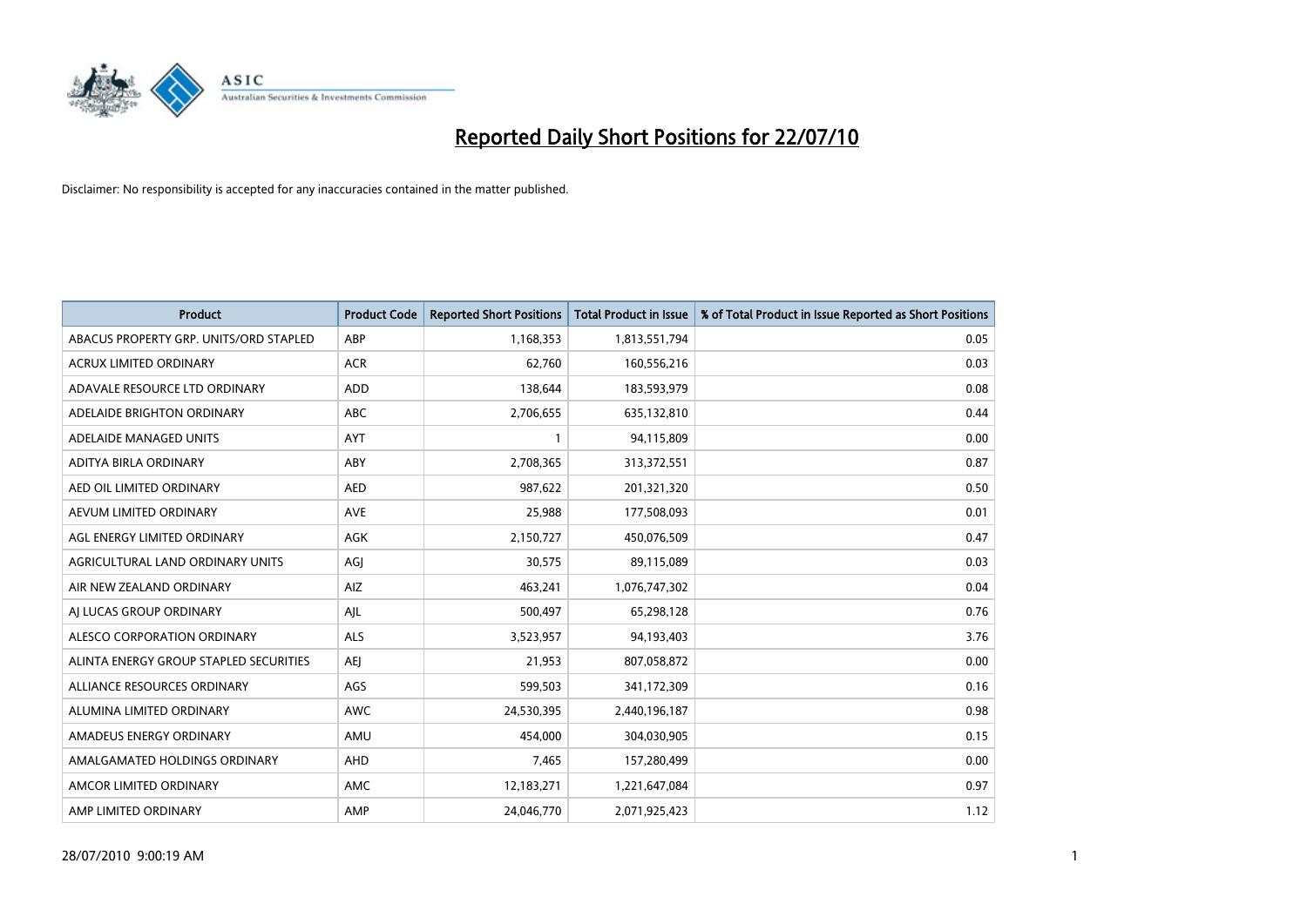

| <b>Product</b>                          | <b>Product Code</b> | <b>Reported Short Positions</b> | Total Product in Issue | % of Total Product in Issue Reported as Short Positions |
|-----------------------------------------|---------------------|---------------------------------|------------------------|---------------------------------------------------------|
| ANDEAN RESOURCES LTD ORDINARY           | <b>AND</b>          | 125,045                         | 471,382,867            | 0.02                                                    |
| ANGLOGOLD ASHANTI CDI 5:1               | AGG                 | 503                             | 89,207,765             | 0.00                                                    |
| ANSELL LIMITED ORDINARY                 | <b>ANN</b>          | 2,341,299                       | 131,577,652            | 1.77                                                    |
| ANZ BANKING GRP LTD ORDINARY            | ANZ                 | 7,311,044                       | 2,559,171,046          | 0.24                                                    |
| APA GROUP STAPLED SECURITIES            | APA                 | 4,238,133                       | 542,318,629            | 0.78                                                    |
| APEX MINERALS NL ORDINARY               | <b>AXM</b>          | 885,146                         | 3,317,819,909          | 0.03                                                    |
| APN EUROPEAN RETAIL UNITS STAPLED SEC.  | <b>AEZ</b>          | 11,832                          | 544,910,660            | 0.00                                                    |
| APN NEWS & MEDIA ORDINARY               | <b>APN</b>          | 12,347,812                      | 598,823,853            | 2.06                                                    |
| APOLLO GAS LIMITED ORDINARY             | <b>AZO</b>          | 71,180                          | 83,488,660             | 0.09                                                    |
| AQUARIUS PLATINUM. ORDINARY             | <b>AOP</b>          | 3,866,061                       | 463,070,936            | 0.84                                                    |
| AQUILA RESOURCES ORDINARY               | <b>AQA</b>          | 1,435,299                       | 322,273,136            | 0.42                                                    |
| ARAFURA RESOURCE LTD ORDINARY           | <b>ARU</b>          | 11,939                          | 290,640,342            | 0.00                                                    |
| ARDENT LEISURE GROUP STAPLED SECURITIES | AAD                 | 158,692                         | 309,109,468            | 0.06                                                    |
| ARISTOCRAT LEISURE ORDINARY             | ALL                 | 15,306,269                      | 533,379,348            | 2.84                                                    |
| <b>ARROW ENERGY ORDINARY</b>            | <b>AOE</b>          | 7,103,929                       | 734,120,686            | 0.97                                                    |
| ASCIANO GROUP STAPLED SECURITIES        | <b>AIO</b>          | 31,107,705                      | 2,926,103,883          | 1.04                                                    |
| ASG GROUP LIMITED ORDINARY              | ASZ                 | 37,398                          | 151,836,046            | 0.02                                                    |
| ASPEN GROUP ORD/UNITS STAPLED           | <b>APZ</b>          | 470,442                         | 579,980,076            | 0.07                                                    |
| ASTRO JAP PROP GROUP STAPLED SECURITIES | AJA                 | 58,977                          | 508,212,161            | 0.01                                                    |
| ASX LIMITED ORDINARY                    | ASX                 | 2,648,880                       | 173,576,316            | 1.51                                                    |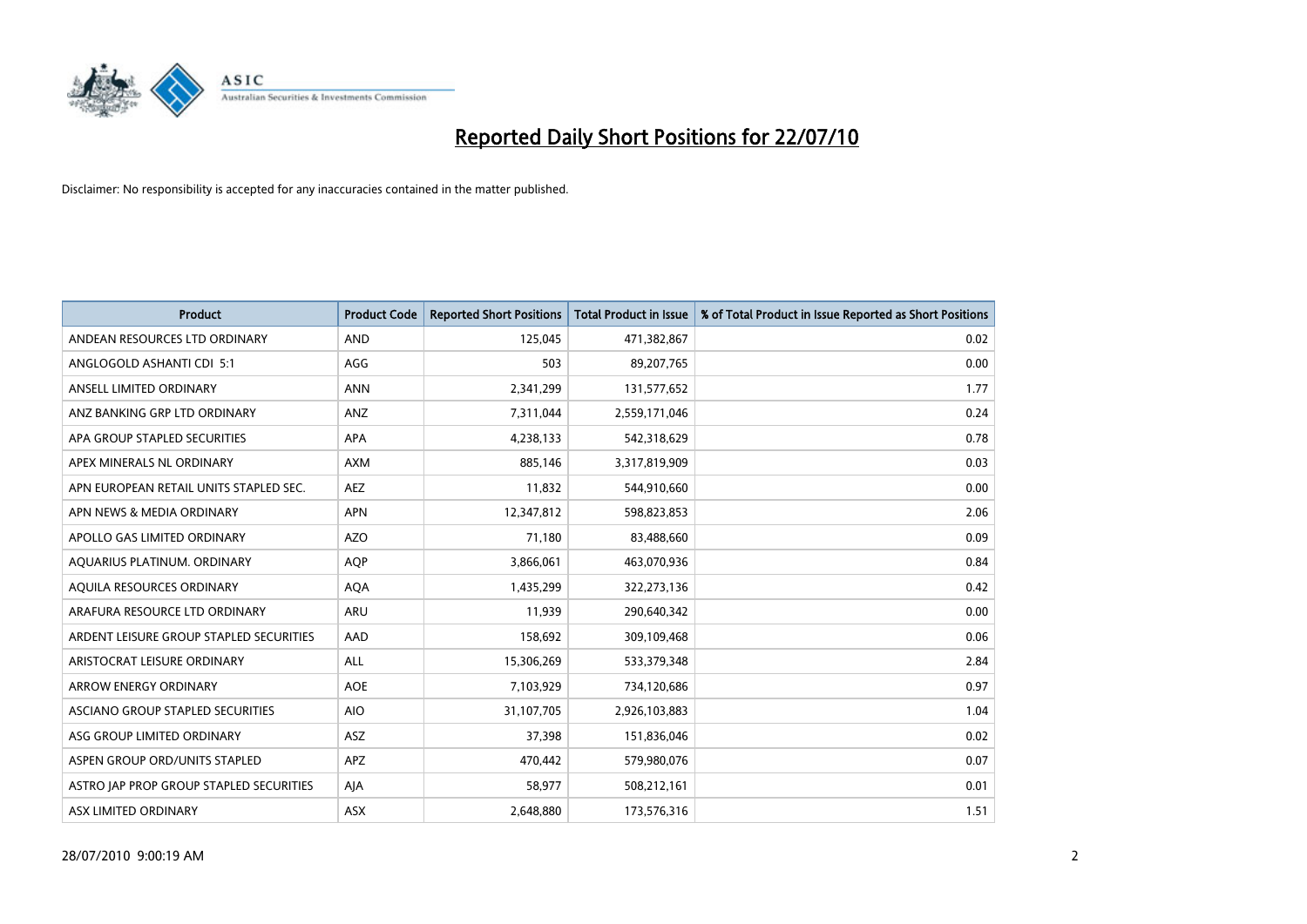

| <b>Product</b>                       | <b>Product Code</b> | <b>Reported Short Positions</b> | <b>Total Product in Issue</b> | % of Total Product in Issue Reported as Short Positions |
|--------------------------------------|---------------------|---------------------------------|-------------------------------|---------------------------------------------------------|
| ATLAS IRON LIMITED ORDINARY          | <b>AGO</b>          | 14,247,069                      | 473,773,816                   | 2.98                                                    |
| AUCKLAND INTERNATION ORDINARY        | AIA                 | 54                              | 1,310,392,831                 | 0.00                                                    |
| <b>AURORA OIL &amp; GAS ORDINARY</b> | <b>AUT</b>          | 548,311                         | 253,683,676                   | 0.22                                                    |
| AUROX RESOURCES ORDINARY             | <b>AXO</b>          | $\overline{2}$                  | 196,044,413                   | 0.00                                                    |
| AUSDRILL LIMITED ORDINARY            | ASL                 | 110,333                         | 254,290,140                   | 0.04                                                    |
| AUSENCO LIMITED ORDINARY             | AAX                 | 3,657,625                       | 122,427,576                   | 2.97                                                    |
| <b>AUSTAL LIMITED ORDINARY</b>       | ASB                 | 276,389                         | 188,069,638                   | 0.13                                                    |
| AUSTAR UNITED ORDINARY               | <b>AUN</b>          | 13,373,491                      | 1,260,030,198                 | 1.05                                                    |
| <b>AUSTBROKERS HOLDINGS ORDINARY</b> | <b>AUB</b>          | 2                               | 52,653,687                    | 0.00                                                    |
| AUSTEREO GROUP LTD. ORDINARY         | <b>AEO</b>          | 110,772                         | 344,798,708                   | 0.03                                                    |
| AUSTIN ENGINEERING ORDINARY          | ANG                 | 9,457                           | 69,414,403                    | 0.01                                                    |
| AUSTRALAND PROPERTY STAPLED SECURITY | <b>ALZ</b>          | 479,330                         | 576,837,197                   | 0.07                                                    |
| AUSTRALIAN AGRICULT. ORDINARY        | AAC                 | 4,688,385                       | 264,264,459                   | 1.75                                                    |
| <b>AUSTRALIAN EDUCATION UNITS</b>    | <b>AEU</b>          | 625,000                         | 134,973,383                   | 0.46                                                    |
| AUSTRALIAN INFRASTR, UNITS/ORDINARY  | <b>AIX</b>          | 439,306                         | 620,733,944                   | 0.06                                                    |
| AUSTRALIAN MINES LTD ORDINARY        | <b>AUZ</b>          | 1,400,000                       | 6,981,662,168                 | 0.02                                                    |
| AUSTRALIAN PHARM. ORDINARY           | API                 | 559,456                         | 488,115,883                   | 0.11                                                    |
| AUTOMOTIVE HOLDINGS ORDINARY         | AHE                 | 51,438                          | 225,731,300                   | 0.02                                                    |
| AVEXA LIMITED ORDINARY               | <b>AVX</b>          | 243,657                         | 847,688,779                   | 0.03                                                    |
| AVOCA RESOURCES ORDINARY             | <b>AVO</b>          | 11,637,418                      | 290,592,011                   | 4.00                                                    |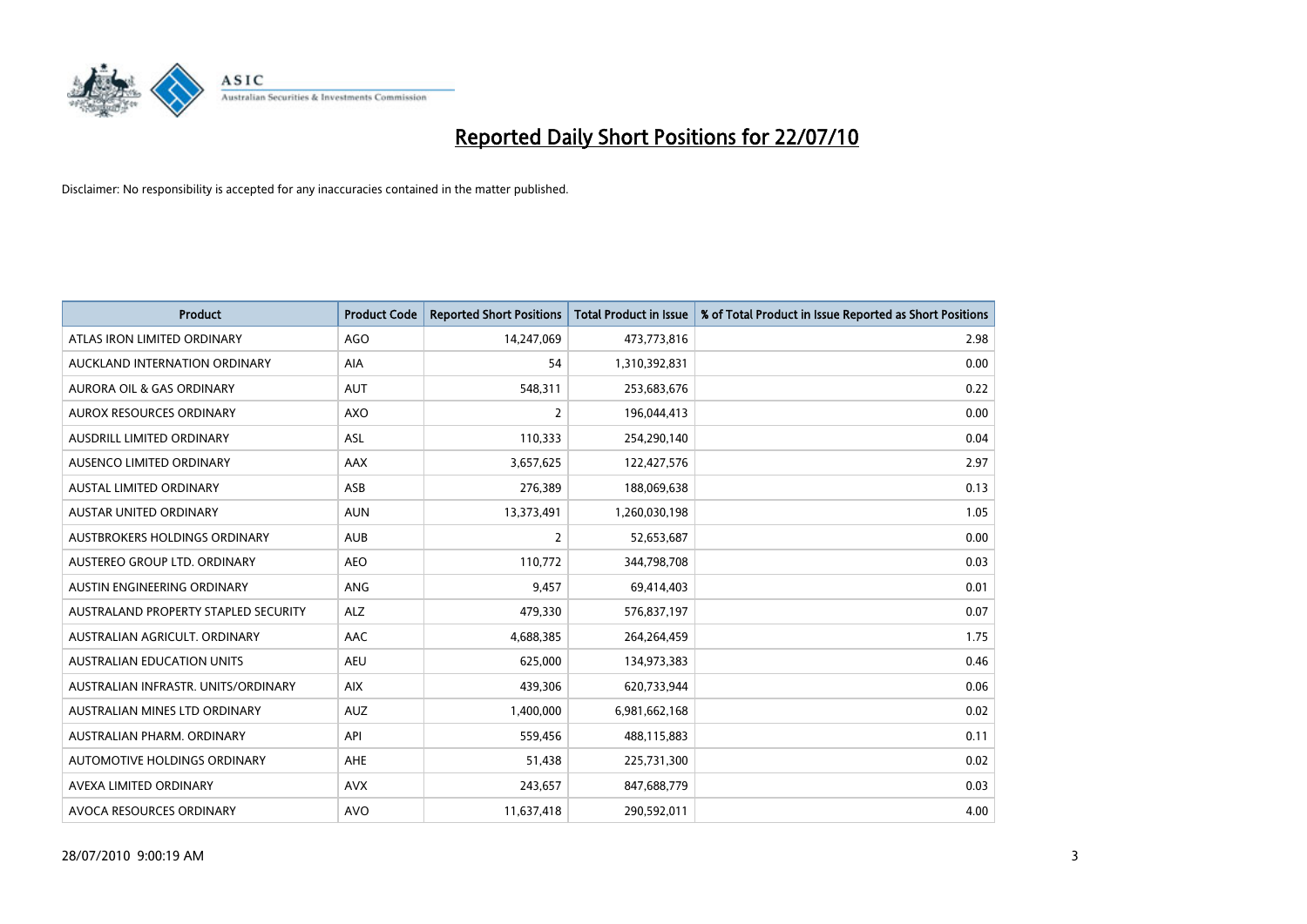

| <b>Product</b>                       | <b>Product Code</b> | <b>Reported Short Positions</b> | <b>Total Product in Issue</b> | % of Total Product in Issue Reported as Short Positions |
|--------------------------------------|---------------------|---------------------------------|-------------------------------|---------------------------------------------------------|
| AWB LIMITED ORDINARY                 | AWB                 | 10,863,664                      | 817,304,356                   | 1.32                                                    |
| AWE LIMITED ORDINARY                 | <b>AWE</b>          | 386,477                         | 521,871,941                   | 0.06                                                    |
| AXA ASIA PACIFIC ORDINARY            | <b>AXA</b>          | 495,275                         | 2,067,095,545                 | 0.01                                                    |
| BANK OF QUEENSLAND. ORDINARY         | <b>BOO</b>          | 457,067                         | 215,681,127                   | 0.22                                                    |
| <b>BANNERMAN RESOURCES ORDINARY</b>  | <b>BMN</b>          | 338,829                         | 201,710,934                   | 0.17                                                    |
| <b>BASS STRAIT OIL CO ORDINARY</b>   | <b>BAS</b>          | 1,482                           | 291,030,250                   | 0.00                                                    |
| <b>BATAVIA MINING ORDINARY</b>       | <b>BTV</b>          | 2,500                           | 153,032,145                   | 0.00                                                    |
| <b>BAUXITE RESOURCE LTD ORDINARY</b> | <b>BAU</b>          | 44,797                          | 234,379,896                   | 0.02                                                    |
| BC IRON LIMITED ORDINARY             | <b>BCI</b>          | 12,332                          | 83,911,000                    | 0.01                                                    |
| BEACH ENERGY LIMITED ORDINARY        | <b>BPT</b>          | 2,984,980                       | 1,092,548,972                 | 0.28                                                    |
| BENDIGO AND ADELAIDE ORDINARY        | <b>BEN</b>          | 2,386,762                       | 354,475,517                   | 0.67                                                    |
| BENDIGO MINING LTD ORDINARY          | <b>BDG</b>          | 1,024,088                       | 509,712,735                   | 0.20                                                    |
| BERKELEY RESOURCES ORDINARY          | <b>BKY</b>          | 5,069                           | 136,090,319                   | 0.00                                                    |
| <b>BHP BILLITON LIMITED ORDINARY</b> | <b>BHP</b>          | 37,923,975                      | 3,356,081,497                 | 1.11                                                    |
| <b>BILLABONG ORDINARY</b>            | <b>BBG</b>          | 5,144,063                       | 253,122,552                   | 2.04                                                    |
| <b>BIOTA HOLDINGS ORDINARY</b>       | <b>BTA</b>          | 1,382,674                       | 179,244,153                   | 0.77                                                    |
| <b>BISALLOY STEEL ORDINARY</b>       | <b>BIS</b>          | 84,480                          | 216,455,965                   | 0.04                                                    |
| <b>BKI INVESTMENT LTD ORDINARY</b>   | BKI                 | 508                             | 418,566,158                   | 0.00                                                    |
| <b>BLACKTHORN RESOURCES ORDINARY</b> | <b>BTR</b>          | 35,848                          | 106,885,300                   | 0.03                                                    |
| <b>BLUESCOPE STEEL LTD ORDINARY</b>  | <b>BSL</b>          | 14,706,786                      | 1,823,322,017                 | 0.78                                                    |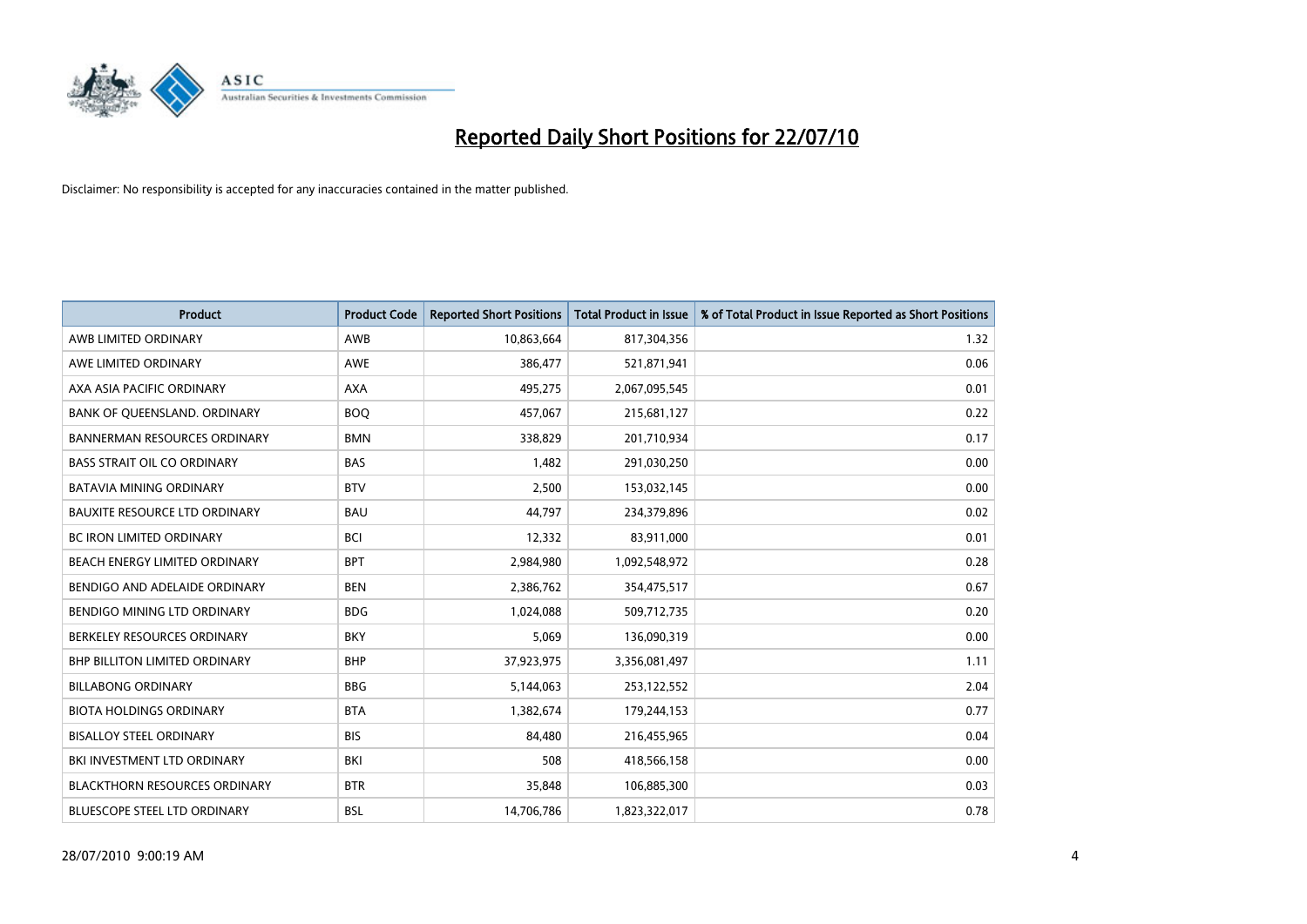

| <b>Product</b>                           | <b>Product Code</b> | <b>Reported Short Positions</b> | <b>Total Product in Issue</b> | % of Total Product in Issue Reported as Short Positions |
|------------------------------------------|---------------------|---------------------------------|-------------------------------|---------------------------------------------------------|
| <b>BOART LONGYEAR ORDINARY</b>           | <b>BLY</b>          | 3,058,925                       | 461,163,412                   | 0.66                                                    |
| <b>BOOM LOGISTICS ORDINARY</b>           | <b>BOL</b>          | 368,043                         | 460,795,156                   | 0.08                                                    |
| BORAL LIMITED, ORDINARY                  | <b>BLD</b>          | 17,669,431                      | 667,285,171                   | 2.63                                                    |
| BOTSWANA METALS LTD ORDINARY             | <b>BML</b>          | 7,000                           | 106,087,760                   | 0.01                                                    |
| <b>BOW ENERGY LIMITED ORDINARY</b>       | <b>BOW</b>          | 3,332,261                       | 280,607,187                   | 1.18                                                    |
| <b>BRADKEN LIMITED ORDINARY</b>          | <b>BKN</b>          | 679,630                         | 138,747,494                   | 0.50                                                    |
| <b>BRAMBLES LIMITED ORDINARY</b>         | <b>BXB</b>          | 6,281,170                       | 1,422,229,707                 | 0.43                                                    |
| BRAVURA SOLUTIONS ORDINARY               | <b>BVA</b>          | 1,252,779                       | 648,127,461                   | 0.19                                                    |
| <b>BREVILLE GROUP LTD ORDINARY</b>       | <b>BRG</b>          | 2.740                           | 129,515,322                   | 0.00                                                    |
| <b>BRICKWORKS LIMITED ORDINARY</b>       | <b>BKW</b>          | 11,719                          | 147,235,904                   | 0.01                                                    |
| <b>BROCKMAN RESOURCES ORDINARY</b>       | <b>BRM</b>          | 209,031                         | 141,488,151                   | 0.14                                                    |
| BT INVESTMENT MNGMNT ORDINARY            | <b>BTT</b>          | 558,250                         | 160,000,000                   | 0.35                                                    |
| <b>BUNNINGS WAREHOUSE ORDINARY UNITS</b> | <b>BWP</b>          | 346,413                         | 420,711,773                   | 0.09                                                    |
| <b>BURU ENERGY ORDINARY</b>              | <b>BRU</b>          | 171,612                         | 182,769,813                   | 0.09                                                    |
| <b>CABCHARGE AUSTRALIA ORDINARY</b>      | CAB                 | 1,505,090                       | 120,437,014                   | 1.26                                                    |
| CALTEX AUSTRALIA ORDINARY                | <b>CTX</b>          | 5,625,853                       | 270,000,000                   | 2.08                                                    |
| CAMPBELL BROTHERS ORDINARY               | CPB                 | 365,671                         | 63,517,495                    | 0.59                                                    |
| CAPE LAMBERT RES LTD ORDINARY            | <b>CFE</b>          | 304,590                         | 593,166,467                   | 0.05                                                    |
| <b>CARBON ENERGY ORDINARY</b>            | <b>CNX</b>          | 670,241                         | 609,497,650                   | 0.10                                                    |
| CARDNO LIMITED ORDINARY                  | CDD                 | 224,173                         | 90,510,461                    | 0.24                                                    |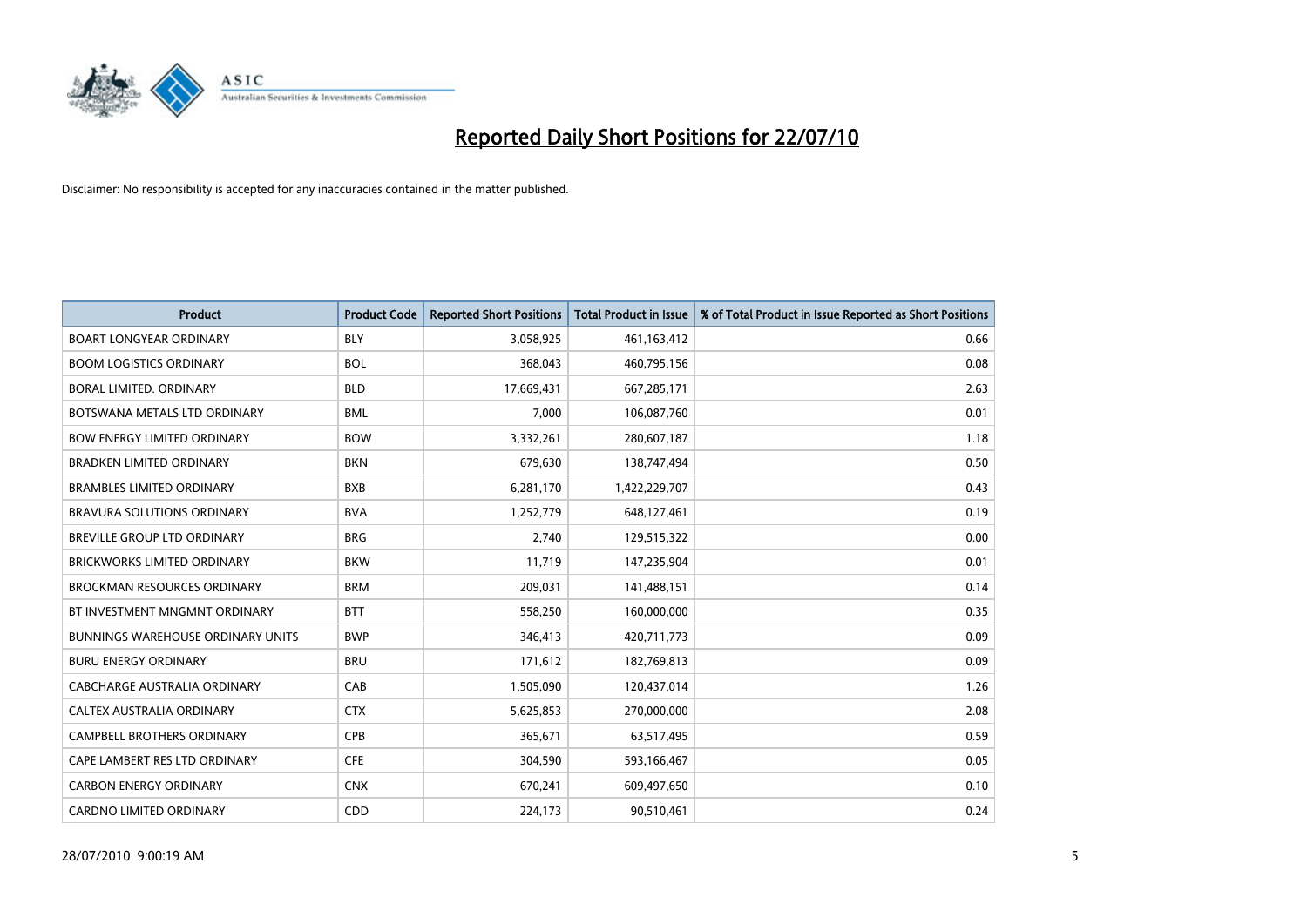

| <b>Product</b>                                | <b>Product Code</b> | <b>Reported Short Positions</b> | <b>Total Product in Issue</b> | % of Total Product in Issue Reported as Short Positions |
|-----------------------------------------------|---------------------|---------------------------------|-------------------------------|---------------------------------------------------------|
| CARDNO LIMITED RIGHTS 26-JUL-10               | <b>CDDR</b>         | 7.881                           | 15,085,077                    | 0.05                                                    |
| CARNARVON PETROLEUM ORDINARY                  | <b>CVN</b>          | 1,180,842                       | 686,759,634                   | 0.17                                                    |
| <b>CARNEGIE WAVE ENERGY ORDINARY</b>          | <b>CWE</b>          | 83,000                          | 565,237,627                   | 0.01                                                    |
| CARPATHIAN RESOURCES ORDINARY                 | <b>CPN</b>          | 75,000                          | 265,533,501                   | 0.03                                                    |
| CARPENTARIA EXP. LTD ORDINARY                 | CAP                 | 9,777                           | 93,821,301                    | 0.01                                                    |
| CARSALES.COM LTD ORDINARY                     | <b>CRZ</b>          | 963,427                         | 232,490,800                   | 0.41                                                    |
| CASH CONVERTERS ORD/DIV ACCESS                | CCV                 | 30,519                          | 379,761,025                   | 0.00                                                    |
| <b>CASPIAN OIL &amp; GAS ORDINARY</b>         | <b>CIG</b>          | 50.000                          | 1,331,500,513                 | 0.00                                                    |
| CATALPA RESOURCES ORDINARY                    | CAH                 | 8,137                           | 162,749,311                   | 0.00                                                    |
| <b>CEC GROUP LIMITED ORDINARY</b>             | <b>CEG</b>          | 1,750                           | 79,662,662                    | 0.00                                                    |
| <b>CELLNET GROUP ORDINARY</b>                 | <b>CLT</b>          | 1,342                           | 73,472,079                    | 0.00                                                    |
| <b>CENTENNIAL COAL ORDINARY</b>               | <b>CEY</b>          | 7,462,981                       | 395,028,737                   | 1.89                                                    |
| CENTRAL PETROLEUM ORDINARY                    | <b>CTP</b>          | 11,455                          | 907,291,115                   | 0.00                                                    |
| <b>CENTRO PROPERTIES UNITS/ORD STAPLED</b>    | <b>CNP</b>          | 323,831                         | 972,414,514                   | 0.03                                                    |
| <b>CENTRO RETAIL GROUP STAPLED SECURITIES</b> | <b>CER</b>          | 641,735                         | 2,286,399,424                 | 0.03                                                    |
| <b>CERAMIC FUEL CELLS ORDINARY</b>            | <b>CFU</b>          | 164,857                         | 1,029,873,280                 | 0.02                                                    |
| CFS RETAIL PROPERTY UNITS                     | <b>CFX</b>          | 66,568,436                      | 2,510,727,671                 | 2.64                                                    |
| <b>CHALLENGER DIV.PRO. STAPLED UNITS</b>      | <b>CDI</b>          | 139,191                         | 913,426,007                   | 0.01                                                    |
| <b>CHALLENGER F.S.G.LTD ORDINARY</b>          | <b>CGF</b>          | 12,747,671                      | 499,623,232                   | 2.56                                                    |
| CHALLENGER INFRAST. STAPLED UNITS             | <b>CIF</b>          | 98,643                          | 318,569,798                   | 0.03                                                    |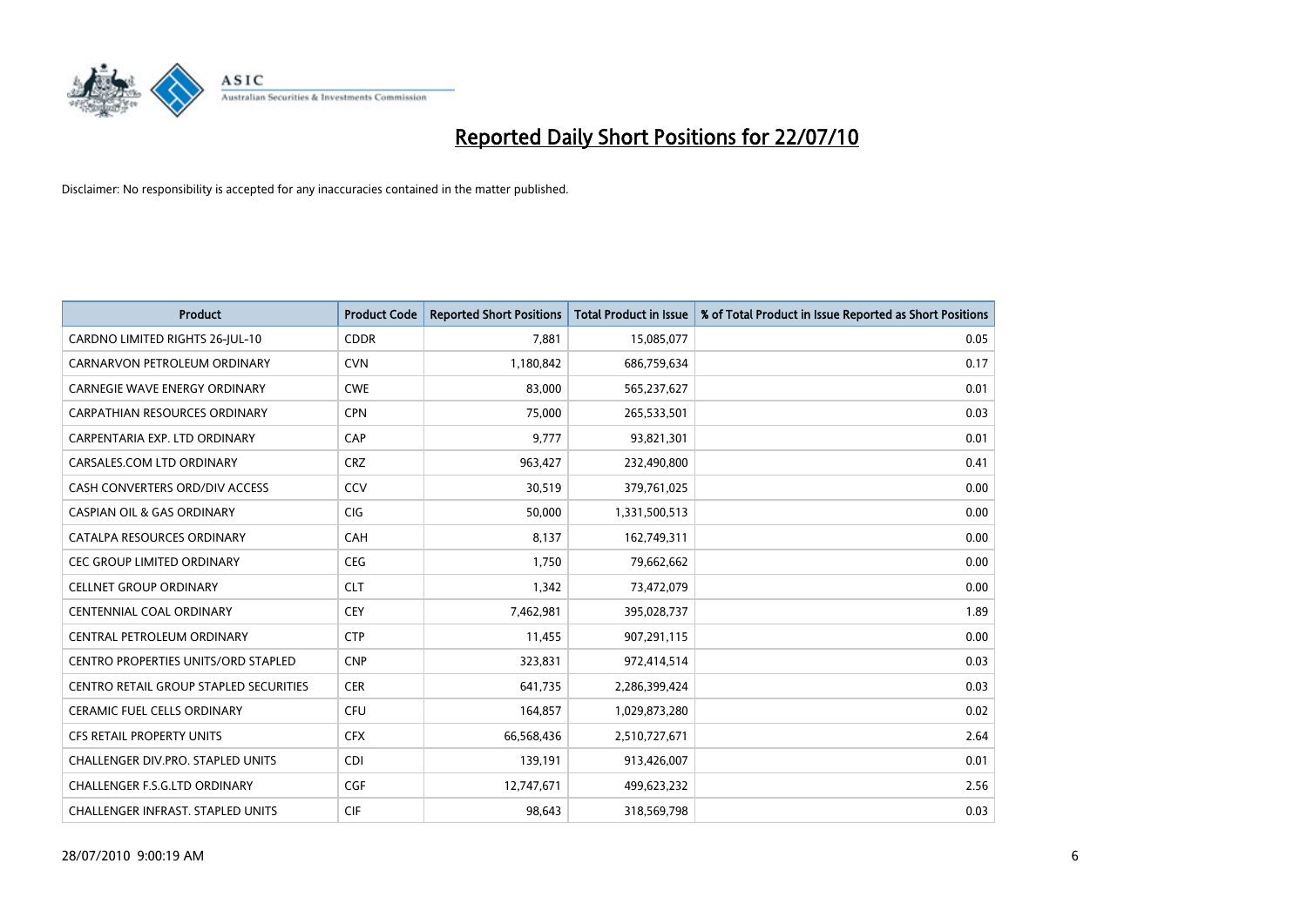

| <b>Product</b>                          | <b>Product Code</b> | <b>Reported Short Positions</b> | Total Product in Issue | % of Total Product in Issue Reported as Short Positions |
|-----------------------------------------|---------------------|---------------------------------|------------------------|---------------------------------------------------------|
| <b>CHANDLER MACLEOD LTD ORDINARY</b>    | <b>CMG</b>          | 11,970                          | 421,812,960            | 0.00                                                    |
| CHARTER HALL GROUP STAPLED US PROHIBIT. | <b>CHC</b>          | 665,629                         | 1,212,723,832          | 0.05                                                    |
| <b>CHARTER HALL OFFICE UNIT</b>         | CQO                 | 2,266,653                       | 4,872,354,215          | 0.04                                                    |
| <b>CHARTER HALL RETAIL UNITS</b>        | <b>COR</b>          | 4,309,751                       | 1,505,216,260          | 0.28                                                    |
| CHEMGENEX PHARMACEUT ORDINARY           | <b>CXS</b>          | 221,509                         | 283,348,870            | 0.08                                                    |
| CITADEL RESOURCE GRP ORDINARY           | CGG                 | 3,629,258                       | 2,328,228,842          | 0.17                                                    |
| CITIGOLD CORP LTD ORDINARY              | <b>CTO</b>          | 2,098,686                       | 908,565,634            | 0.23                                                    |
| CLINUVEL PHARMACEUT, ORDINARY           | CUV                 | 41,277                          | 303,188,665            | 0.01                                                    |
| <b>CLOUGH LIMITED ORDINARY</b>          | <b>CLO</b>          | 877,309                         | 768,776,269            | 0.10                                                    |
| <b>COAL &amp; ALLIED ORDINARY</b>       | <b>CNA</b>          | 7,389                           | 86,584,735             | 0.01                                                    |
| COAL OF AFRICA LTD ORDINARY             | <b>CZA</b>          | 1,094,635                       | 530,514,663            | 0.21                                                    |
| <b>COALSPUR MINES LTD ORDINARY</b>      | <b>CPL</b>          | 15,528                          | 363,553,134            | 0.00                                                    |
| COCA-COLA AMATIL ORDINARY               | <b>CCL</b>          | 5,509,537                       | 754,536,869            | 0.73                                                    |
| <b>COCHLEAR LIMITED ORDINARY</b>        | <b>COH</b>          | 1,128,040                       | 56,543,401             | 2.00                                                    |
| COEUR D'ALENE MINES. CDI 1:1            | <b>CXC</b>          | 3,210                           | 4,434,254              | 0.07                                                    |
| <b>COFFEY INTERNATIONAL ORDINARY</b>    | COF                 | 81,447                          | 129,035,760            | 0.05                                                    |
| COMMONWEALTH BANK, ORDINARY             | <b>CBA</b>          | 13,931,594                      | 1,548,737,374          | 0.90                                                    |
| COMMONWEALTH PROP ORDINARY UNITS        | <b>CPA</b>          | 24,293,764                      | 2,012,803,230          | 1.20                                                    |
| <b>COMPASS RESOURCES ORDINARY</b>       | <b>CMR</b>          | 101,480                         | 147,402,920            | 0.07                                                    |
| <b>COMPUTERSHARE LTD ORDINARY</b>       | <b>CPU</b>          | 3,514,650                       | 555,664,059            | 0.61                                                    |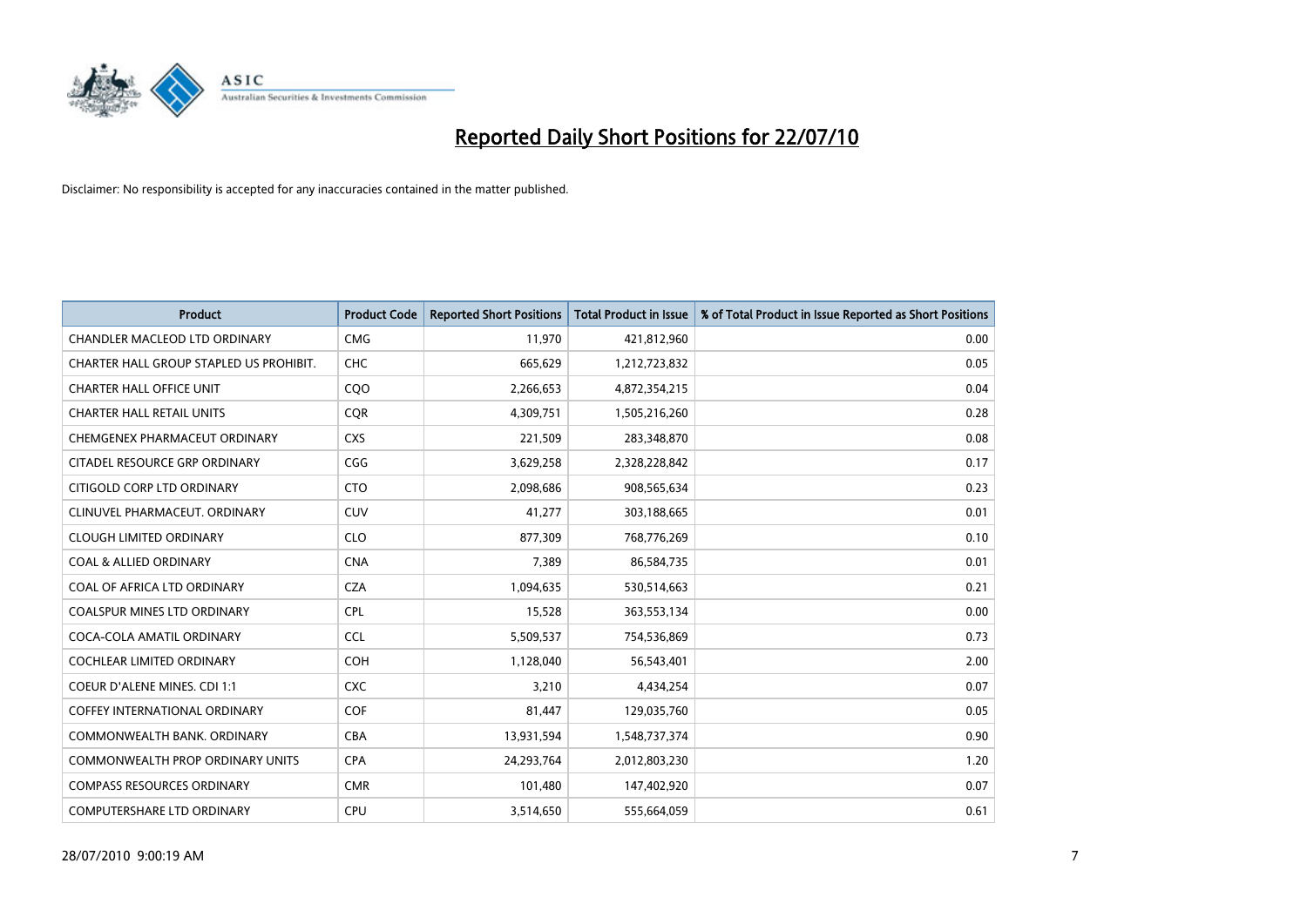

| <b>Product</b>                           | <b>Product Code</b> | <b>Reported Short Positions</b> | Total Product in Issue | % of Total Product in Issue Reported as Short Positions |
|------------------------------------------|---------------------|---------------------------------|------------------------|---------------------------------------------------------|
| <b>CONNECTEAST GROUP STAPLED</b>         | <b>CEU</b>          | 14,627,841                      | 3,940,145,951          | 0.39                                                    |
| CONQUEST MINING ORDINARY                 | <b>COT</b>          | 470.066                         | 353,151,103            | 0.13                                                    |
| CONSOLIDATED MEDIA, ORDINARY             | <b>CMJ</b>          | 4,908,416                       | 620,709,233            | 0.79                                                    |
| CONTANGO MICROCAP ORDINARY               | <b>CTN</b>          | 7,500                           | 150,088,688            | 0.00                                                    |
| COOPER ENERGY LTD ORDINARY               | COE                 | 14.860                          | 292,576,001            | 0.01                                                    |
| <b>COPPER STRIKE LTD ORDINARY</b>        | <b>CSE</b>          | 714                             | 116,455,571            | 0.00                                                    |
| <b>CORPORATE EXPRESS ORDINARY</b>        | <b>CXP</b>          | 58,231                          | 169,366,966            | 0.03                                                    |
| <b>COUNT FINANCIAL ORDINARY</b>          | COU                 | 1,500,692                       | 258,835,269            | 0.58                                                    |
| CRANE GROUP LIMITED ORDINARY             | <b>CRG</b>          | 3,887,878                       | 78,286,427             | 4.96                                                    |
| <b>CROMWELL GROUP STAPLED SECURITIES</b> | <b>CMW</b>          | 106,982                         | 879,834,934            | 0.01                                                    |
| <b>CROWN LIMITED ORDINARY</b>            | <b>CWN</b>          | 5,517,841                       | 753,555,290            | 0.73                                                    |
| <b>CSG LIMITED ORDINARY</b>              | CSV                 | 129,759                         | 242,165,695            | 0.05                                                    |
| <b>CSL LIMITED ORDINARY</b>              | <b>CSL</b>          | 14,962,829                      | 549,692,886            | 2.67                                                    |
| <b>CSR LIMITED ORDINARY</b>              | <b>CSR</b>          | 10,149,160                      | 1,514,920,814          | 0.64                                                    |
| <b>CUDECO LIMITED ORDINARY</b>           | CDU                 | 911,173                         | 137,285,632            | 0.66                                                    |
| <b>CUSTOMERS LIMITED ORDINARY</b>        | <b>CUS</b>          | 112,399                         | 135,521,531            | 0.08                                                    |
| DART ENERGY LTD DEFERRED SETTLEMENT      | <b>DTE</b>          | 7,923,454                       | 367,251,256            | 2.16                                                    |
| DAVID JONES LIMITED ORDINARY             | <b>DIS</b>          | 16,705,166                      | 510,945,759            | 3.23                                                    |
| DECMIL GROUP LIMITED ORDINARY            | <b>DCG</b>          | 17,397                          | 123,654,568            | 0.01                                                    |
| DEEP YELLOW LIMITED ORDINARY             | <b>DYL</b>          | 59,780                          | 1,125,814,458          | 0.00                                                    |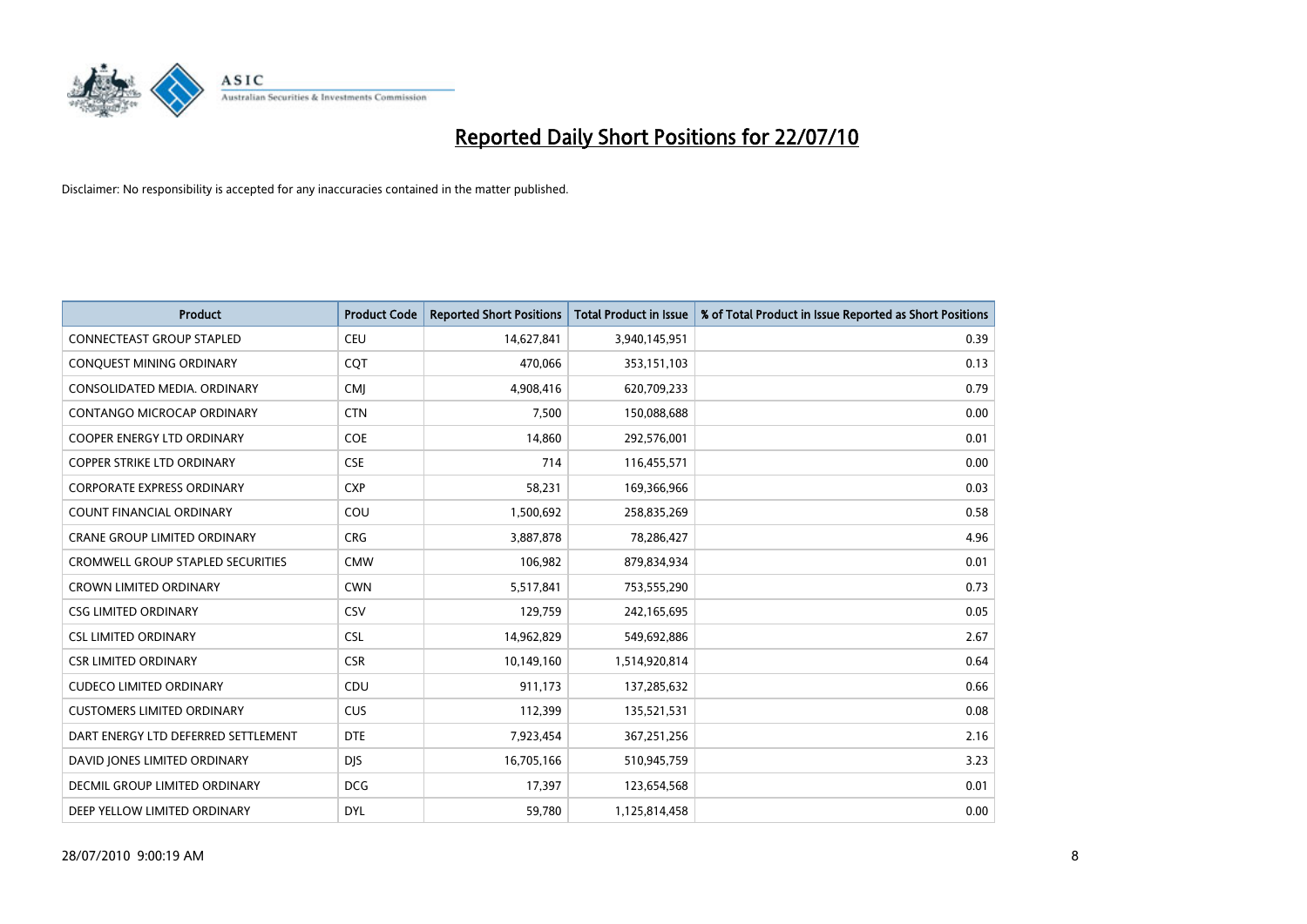

| <b>Product</b>                            | <b>Product Code</b> | <b>Reported Short Positions</b> | <b>Total Product in Issue</b> | % of Total Product in Issue Reported as Short Positions |
|-------------------------------------------|---------------------|---------------------------------|-------------------------------|---------------------------------------------------------|
| DEVINE LIMITED ORDINARY                   | <b>DVN</b>          | 1,000                           | 634,918,223                   | 0.00                                                    |
| DEXUS PROPERTY GROUP STAPLED UNITS        | <b>DXS</b>          | 7,833,034                       | 4,820,821,799                 | 0.17                                                    |
| <b>DOMINION MINING ORDINARY</b>           | <b>DOM</b>          | 380,802                         | 103,327,059                   | 0.36                                                    |
| DOMINO PIZZA ENTERPR ORDINARY             | <b>DMP</b>          | $\overline{2}$                  | 68,280,174                    | 0.00                                                    |
| DOWNER EDI LIMITED ORDINARY               | <b>DOW</b>          | 2,346,653                       | 336,582,351                   | 0.72                                                    |
| DUET GROUP STAPLED US PROHIBIT.           | <b>DUE</b>          | 458,012                         | 870,559,400                   | 0.06                                                    |
| DULUXGROUP LIMITED ORDINARY               | <b>DLX</b>          | 159.346                         | 362,100,430                   | 0.05                                                    |
| <b>EASTERN STAR GAS ORDINARY</b>          | ESG                 | 6,809,026                       | 872,224,422                   | 0.77                                                    |
| EDT RETAIL TRUST UNITS                    | <b>EDT</b>          | 1,152,899                       | 4,700,290,868                 | 0.02                                                    |
| <b>ELDERS LIMITED ORDINARY</b>            | <b>ELD</b>          | 13,733,004                      | 448,598,480                   | 3.05                                                    |
| ELDORADO GOLD CORP CDI 1:1                | EAU                 | 44,726                          | 22,388,646                    | 0.20                                                    |
| ELIXIR PETROLEUM LTD ORDINARY             | <b>EXR</b>          | 324,400                         | 188,988,472                   | 0.17                                                    |
| <b>EMECO HOLDINGS ORDINARY</b>            | <b>EHL</b>          | 1,992,676                       | 631,237,586                   | 0.32                                                    |
| <b>ENERGY RESOURCES ORDINARY 'A'</b>      | <b>ERA</b>          | 177,655                         | 190,737,934                   | 0.08                                                    |
| <b>ENERGY WORLD CORPOR, ORDINARY</b>      | <b>EWC</b>          | 7,114,642                       | 1,561,166,672                 | 0.44                                                    |
| <b>ENTEK ENERGY LTD ORDINARY</b>          | ETE                 | 489.903                         | 225,192,535                   | 0.22                                                    |
| <b>ENTELLECT SOLUTIONS ORDINARY</b>       | <b>ESN</b>          | 464,050                         | 1,740,334,200                 | 0.03                                                    |
| <b>ENVESTRA LIMITED ORDINARY</b>          | <b>ENV</b>          | 1,242,850                       | 1,386,827,962                 | 0.08                                                    |
| EQUINOX MINERALS LTD CHESS DEPOSITARY INT | EON                 | 9,511,039                       | 707,734,878                   | 1.34                                                    |
| EVEREST FINANCIAL ORDINARY                | <b>EFG</b>          | 4.300                           | 251,442,316                   | 0.00                                                    |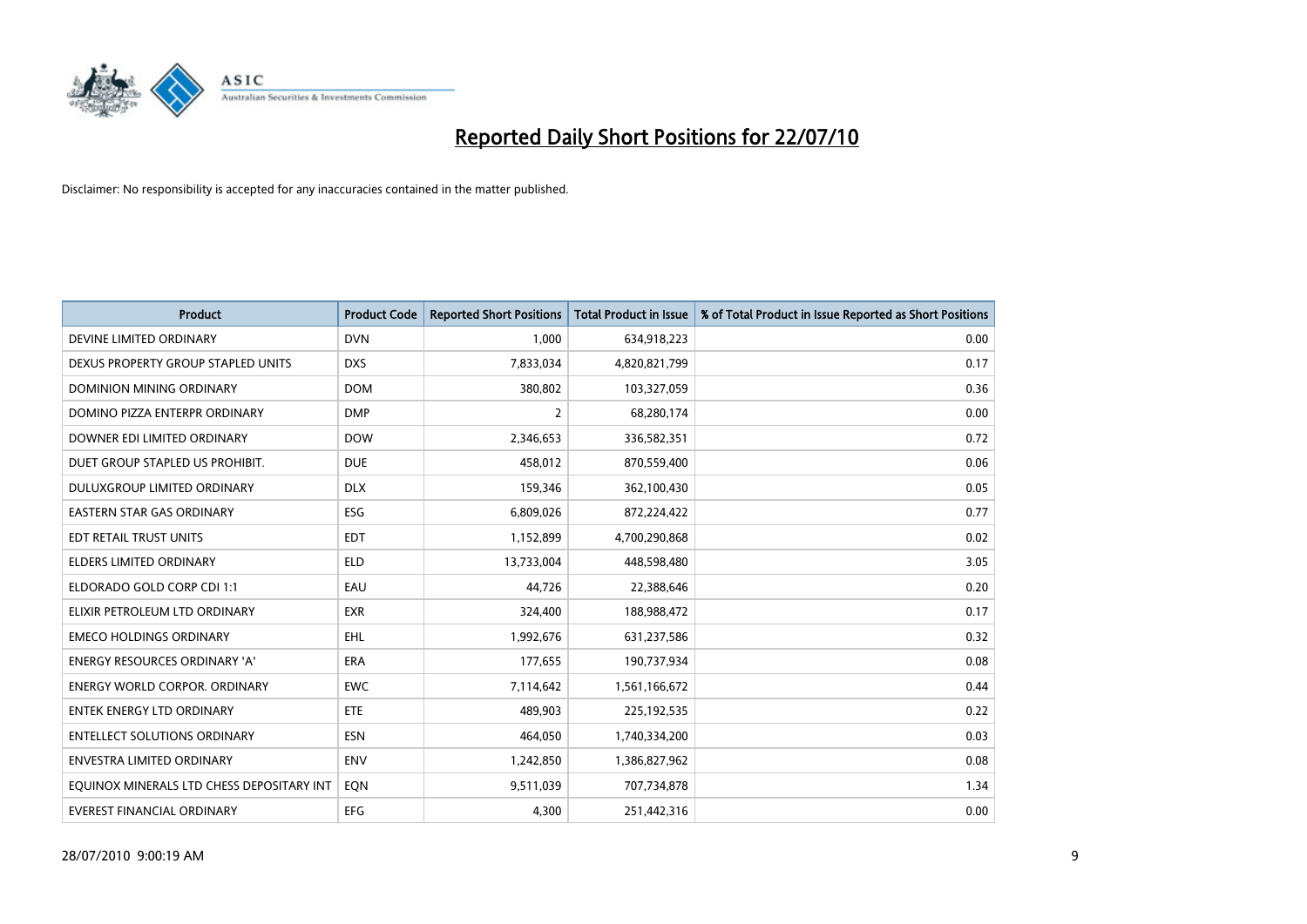

| <b>Product</b>                        | <b>Product Code</b> | <b>Reported Short Positions</b> | <b>Total Product in Issue</b> | % of Total Product in Issue Reported as Short Positions |
|---------------------------------------|---------------------|---------------------------------|-------------------------------|---------------------------------------------------------|
| <b>EXTRACT RESOURCES ORDINARY</b>     | <b>EXT</b>          | 1,928,573                       | 243,252,298                   | 0.79                                                    |
| FAIRFAX MEDIA LTD ORDINARY            | <b>FXI</b>          | 276,702,025                     | 2,351,955,725                 | 11.73                                                   |
| FANTASTIC HOLDINGS ORDINARY           | <b>FAN</b>          | 3,000                           | 102,669,351                   | 0.00                                                    |
| FERRAUS LIMITED ORDINARY              | <b>FRS</b>          | 370                             | 202,695,137                   | 0.00                                                    |
| FISHER & PAYKEL APP. ORDINARY         | <b>FPA</b>          | 9,354,802                       | 724,235,162                   | 1.29                                                    |
| FISHER & PAYKEL H. ORDINARY           | <b>FPH</b>          | 1,543,821                       | 517,418,502                   | 0.30                                                    |
| FKP PROPERTY GROUP STAPLED SECURITIES | <b>FKP</b>          | 5,329,678                       | 1,166,821,398                 | 0.46                                                    |
| FLEETWOOD CORP ORDINARY               | <b>FWD</b>          | 75,216                          | 53,967,182                    | 0.13                                                    |
| FLETCHER BUILDING ORDINARY            | <b>FBU</b>          | 326,248                         | 606,946,993                   | 0.05                                                    |
| FLEXIGROUP LIMITED ORDINARY           | <b>FXL</b>          | 257,175                         | 270,818,164                   | 0.10                                                    |
| FLIGHT CENTRE ORDINARY                | <b>FLT</b>          | 2,724,240                       | 99,780,631                    | 2.72                                                    |
| FLINDERS MINES LTD ORDINARY           | <b>FMS</b>          | 20,752,618                      | 1,820,149,571                 | 1.15                                                    |
| FORTE ENERGY NL ORDINARY              | <b>FTE</b>          | 2,658,986                       | 580,658,031                   | 0.46                                                    |
| FORTESCUE METALS GRP ORDINARY         | <b>FMG</b>          | 31,785,497                      | 3,107,296,345                 | 0.99                                                    |
| <b>FOSTER'S GROUP ORDINARY</b>        | FGL                 | 9,721,069                       | 1,930,432,682                 | 0.49                                                    |
| FTD CORPORATION ORDINARY              | <b>FTD</b>          | 8,088                           | 100,421,069                   | 0.01                                                    |
| FUNTASTIC LIMITED ORDINARY            | <b>FUN</b>          | 322,528                         | 340,997,682                   | 0.09                                                    |
| <b>G.U.D. HOLDINGS ORDINARY</b>       | <b>GUD</b>          | 162,631                         | 65,885,213                    | 0.25                                                    |
| <b>GALAXY RESOURCES ORDINARY</b>      | <b>GXY</b>          | 36,994                          | 190,553,358                   | 0.01                                                    |
| <b>GEODYNAMICS LIMITED ORDINARY</b>   | GDY                 | 453,604                         | 292,840,219                   | 0.16                                                    |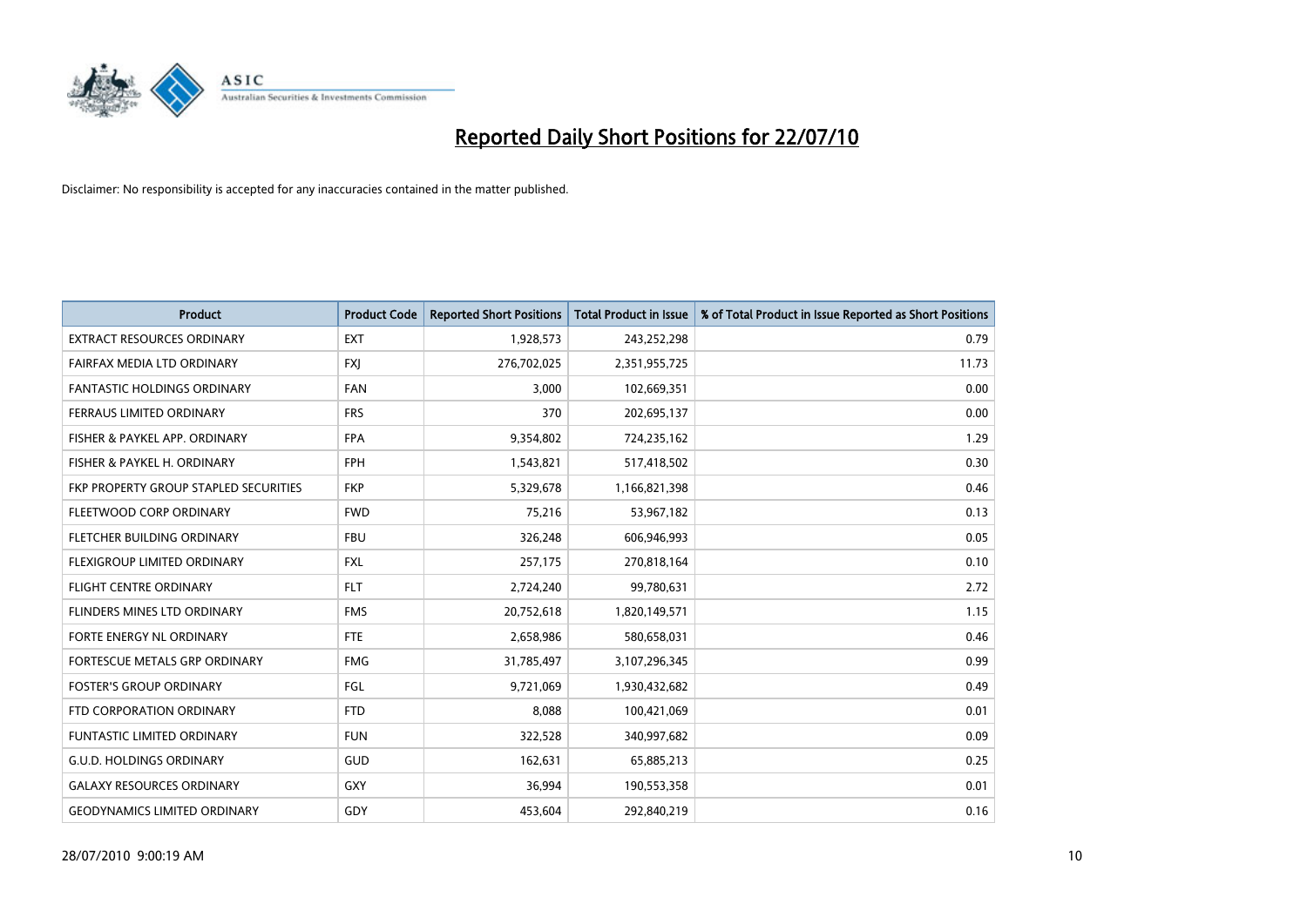

| <b>Product</b>                            | <b>Product Code</b> | <b>Reported Short Positions</b> | Total Product in Issue | % of Total Product in Issue Reported as Short Positions |
|-------------------------------------------|---------------------|---------------------------------|------------------------|---------------------------------------------------------|
| <b>GINDALBIE METALS LTD ORDINARY</b>      | <b>GBG</b>          | 9,226,823                       | 849,478,099            | 1.07                                                    |
| <b>GIRALIA RESOURCES NL ORDINARY</b>      | <b>GIR</b>          | 482.881                         | 178,310,170            | 0.27                                                    |
| <b>GLOBAL MINING ORDINARY</b>             | <b>GMI</b>          | 8,951                           | 199,725,607            | 0.00                                                    |
| <b>GLOUCESTER COAL ORDINARY</b>           | GCL                 | 279,860                         | 81,962,133             | 0.35                                                    |
| <b>GME RESOURCES LTD ORDINARY</b>         | <b>GME</b>          | 800                             | 302,352,750            | 0.00                                                    |
| <b>GOLDEN GATE PETROL ORDINARY</b>        | GGP                 | 11,538                          | 975,826,623            | 0.00                                                    |
| <b>GOLDEN WEST RESOURCE ORDINARY</b>      | <b>GWR</b>          | 1,617                           | 164,606,127            | 0.00                                                    |
| <b>GOODMAN FIELDER, ORDINARY</b>          | GFF                 | 2,626,562                       | 1,380,386,438          | 0.20                                                    |
| <b>GOODMAN GROUP STAPLED US PROHIBIT.</b> | <b>GMG</b>          | 2,685,421                       | 6,369,751,394          | 0.04                                                    |
| <b>GPT GROUP STAPLED SEC.</b>             | <b>GPT</b>          | 17,561,948                      | 1,855,529,431          | 0.94                                                    |
| <b>GRAINCORP LIMITED A CLASS ORDINARY</b> | <b>GNC</b>          | 4,962,739                       | 198,318,900            | 2.50                                                    |
| <b>GRANGE RESOURCES, ORDINARY</b>         | <b>GRR</b>          | 1,478,000                       | 1,151,778,896          | 0.13                                                    |
| <b>GREAT SOUTHERN LTD ORDINARY</b>        | GTP                 | 4.658.484                       | 643,234,118            | 0.72                                                    |
| <b>GREENLAND MIN EN LTD ORDINARY</b>      | GGG                 | 42.900                          | 249,905,308            | 0.02                                                    |
| <b>GRYPHON MINERALS LTD ORDINARY</b>      | GRY                 | 185,111                         | 216,231,598            | 0.09                                                    |
| GUINNESS PEAT GROUP. CHESS DEPOSITARY INT | GPG                 | 55                              | 334,319,260            | 0.00                                                    |
| <b>GUNNS LIMITED ORDINARY</b>             | <b>GNS</b>          | 10,602,241                      | 806,734,892            | 1.30                                                    |
| <b>GWA INTERNATIONAL ORDINARY</b>         | <b>GWT</b>          | 4,313,288                       | 301,102,514            | 1.45                                                    |
| HARVEY NORMAN ORDINARY                    | <b>HVN</b>          | 33,582,926                      | 1,062,316,784          | 3.18                                                    |
| <b>HASTIE GROUP LIMITED ORDINARY</b>      | <b>HST</b>          | 195,166                         | 239,716,924            | 0.08                                                    |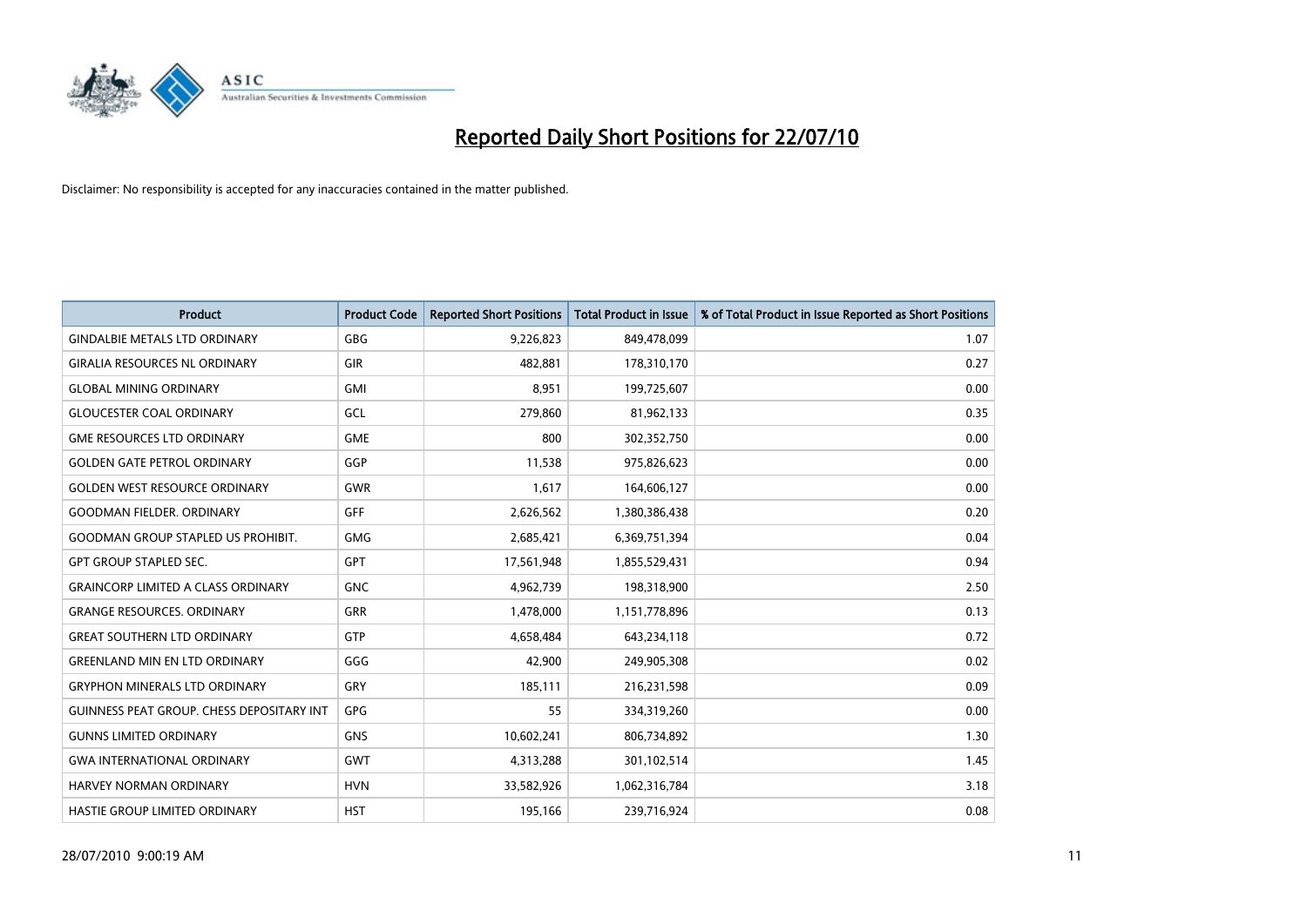

| <b>Product</b>                        | <b>Product Code</b> | <b>Reported Short Positions</b> | <b>Total Product in Issue</b> | % of Total Product in Issue Reported as Short Positions |
|---------------------------------------|---------------------|---------------------------------|-------------------------------|---------------------------------------------------------|
| HASTINGS DIVERSIFIED STAPLED SECURITY | <b>HDF</b>          | 592,289                         | 508,158,296                   | 0.11                                                    |
| HEALTHSCOPE LIMITED ORDINARY          | <b>HSP</b>          | 1,190,723                       | 317,335,186                   | 0.37                                                    |
| <b>HEARTWARE INT INC CDI 35:1</b>     | <b>HIN</b>          | 272,008                         | 72,583,000                    | 0.37                                                    |
| <b>HENDERSON GROUP CDI 1:1</b>        | <b>HGG</b>          | 6,226,788                       | 565,958,113                   | 1.10                                                    |
| HFA HOLDINGS LIMITED ORDINARY         | <b>HFA</b>          | 1,820,937                       | 469,330,170                   | 0.38                                                    |
| <b>HIGHLANDS PACIFIC ORDINARY</b>     | <b>HIG</b>          | 2,382,805                       | 669,062,148                   | 0.36                                                    |
| HILLGROVE RES LTD ORDINARY            | <b>HGO</b>          | 100,292                         | 481,553,890                   | 0.02                                                    |
| HILLS INDUSTRIES LTD ORDINARY         | <b>HIL</b>          | 3,378,026                       | 248,219,660                   | 1.35                                                    |
| HORIZON OIL LIMITED ORDINARY          | <b>HZN</b>          | 2,259,995                       | 1,126,621,515                 | 0.20                                                    |
| <b>ICON ENERGY LIMITED ORDINARY</b>   | <b>ICN</b>          | 350,450                         | 439,801,394                   | 0.09                                                    |
| <b>IINET LIMITED ORDINARY</b>         | <b>IIN</b>          | 368,897                         | 151,898,119                   | 0.24                                                    |
| <b>ILUKA RESOURCES ORDINARY</b>       | <b>ILU</b>          | 11,981,649                      | 418,700,517                   | 2.86                                                    |
| <b>IMDEX LIMITED ORDINARY</b>         | <b>IMD</b>          | 3,547                           | 195,047,128                   | 0.00                                                    |
| IMF (AUSTRALIA) LTD ORDINARY          | IMF                 | 380,423                         | 122,496,819                   | 0.31                                                    |
| <b>IMX RESOURCES LTD ORDINARY</b>     | <b>IXR</b>          | 20,000                          | 260,252,803                   | 0.01                                                    |
| <b>INCITEC PIVOT ORDINARY</b>         | <b>IPL</b>          | 3,312,623                       | 1,624,932,978                 | 0.19                                                    |
| INDAGO RESOURCES LTD ORDINARY         | IDG                 | 8,179                           | 99,449,536                    | 0.01                                                    |
| INDEPENDENCE GROUP ORDINARY           | <b>IGO</b>          | 335,428                         | 113,813,539                   | 0.31                                                    |
| <b>INDOPHIL RESOURCES ORDINARY</b>    | <b>IRN</b>          | 827,287                         | 423,428,803                   | 0.20                                                    |
| INDUSTREA LIMITED ORDINARY            | IDL                 | 1,307,052                       | 956,668,877                   | 0.12                                                    |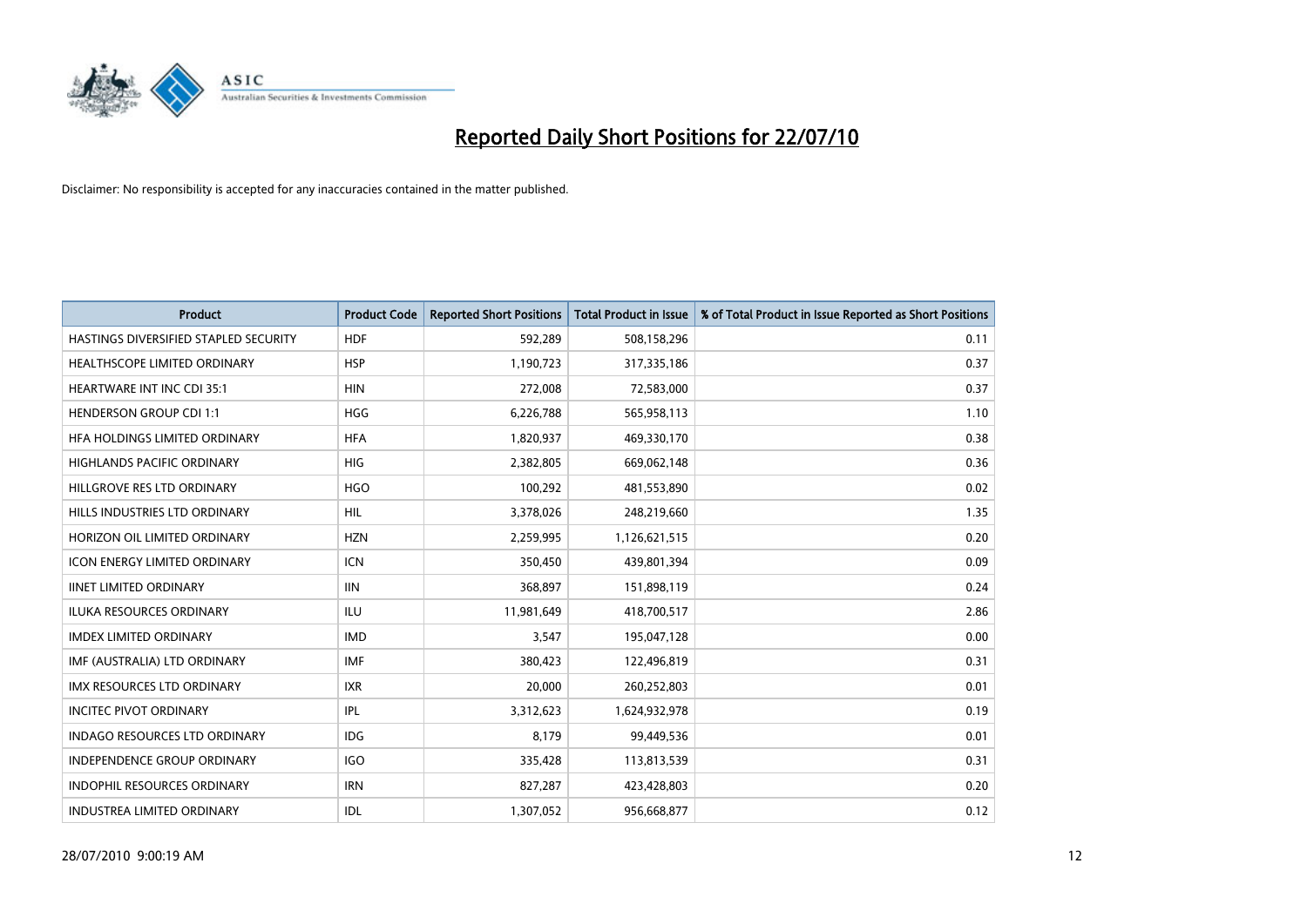

| <b>Product</b>                           | <b>Product Code</b> | <b>Reported Short Positions</b> | <b>Total Product in Issue</b> | % of Total Product in Issue Reported as Short Positions |
|------------------------------------------|---------------------|---------------------------------|-------------------------------|---------------------------------------------------------|
| <b>INFIGEN ENERGY STAPLED SECURITIES</b> | <b>IFN</b>          | 5,235,627                       | 760,374,428                   | 0.68                                                    |
| <b>INFOMEDIA LTD ORDINARY</b>            | <b>IFM</b>          | 5,000                           | 305,032,898                   | 0.00                                                    |
| ING INDUSTRIAL FUND UNITS                | <b>IIF</b>          | 7,061,623                       | 2,592,249,647                 | 0.26                                                    |
| ING OFFICE FUND STAPLED SECURITIES       | <b>IOF</b>          | 3,519,348                       | 2,729,071,212                 | 0.12                                                    |
| ING RE COM GROUP STAPLED SECURITIES      | <b>ILF</b>          | 9.075                           | 441,029,194                   | 0.00                                                    |
| INNAMINCKA PETROLEUM ORDINARY            | <b>INP</b>          | 14,205                          | 261,548,890                   | 0.01                                                    |
| <b>INSURANCE AUSTRALIA ORDINARY</b>      | <b>IAG</b>          | 2,989,954                       | 2,078,994,021                 | 0.15                                                    |
| <b>INTEGRA MINING LTD, ORDINARY</b>      | <b>IGR</b>          | 1,724,604                       | 755,792,394                   | 0.22                                                    |
| INTOLL GROUP STAPLED SECURITIES          | <b>ITO</b>          | 1,604,460                       | 2,261,732,048                 | 0.06                                                    |
| <b>INTREPID MINES ORDINARY</b>           | <b>IAU</b>          | 108,092                         | 429,910,319                   | 0.02                                                    |
| <b>INVOCARE LIMITED ORDINARY</b>         | <b>IVC</b>          | 1,078,017                       | 102,069,091                   | 1.06                                                    |
| ION LIMITED ORDINARY                     | <b>ION</b>          | 164,453                         | 256,365,105                   | 0.06                                                    |
| <b>IOOF HOLDINGS LTD ORDINARY</b>        | <b>IFL</b>          | 1,524,830                       | 229,794,395                   | 0.65                                                    |
| <b>IRESS MARKET TECH. ORDINARY</b>       | <b>IRE</b>          | 1,330,866                       | 126,018,142                   | 1.06                                                    |
| <b>IRON ORE HOLDINGS ORDINARY</b>        | <b>IOH</b>          | 34,346                          | 135,374,850                   | 0.03                                                    |
| <b>ISHARES MSCI EAFE CDI 1:1</b>         | <b>IVE</b>          | 74,019                          | 590,400,000                   | 0.01                                                    |
| ISHARES MSCI EM MKTS CDI 1:1             | <b>IEM</b>          | 63,587                          | 425,700,000                   | 0.01                                                    |
| <b>ISOFT GROUP LIMITED ORDINARY</b>      | <b>ISF</b>          | 12,963,490                      | 1,043,268,375                 | 1.23                                                    |
| <b>IVANHOE AUSTRALIA ORDINARY</b>        | <b>IVA</b>          | 298,424                         | 70,980,953                    | 0.41                                                    |
| <b>JABIRU METALS LTD ORDINARY</b>        | <b>IML</b>          | 490.181                         | 552,619,180                   | 0.08                                                    |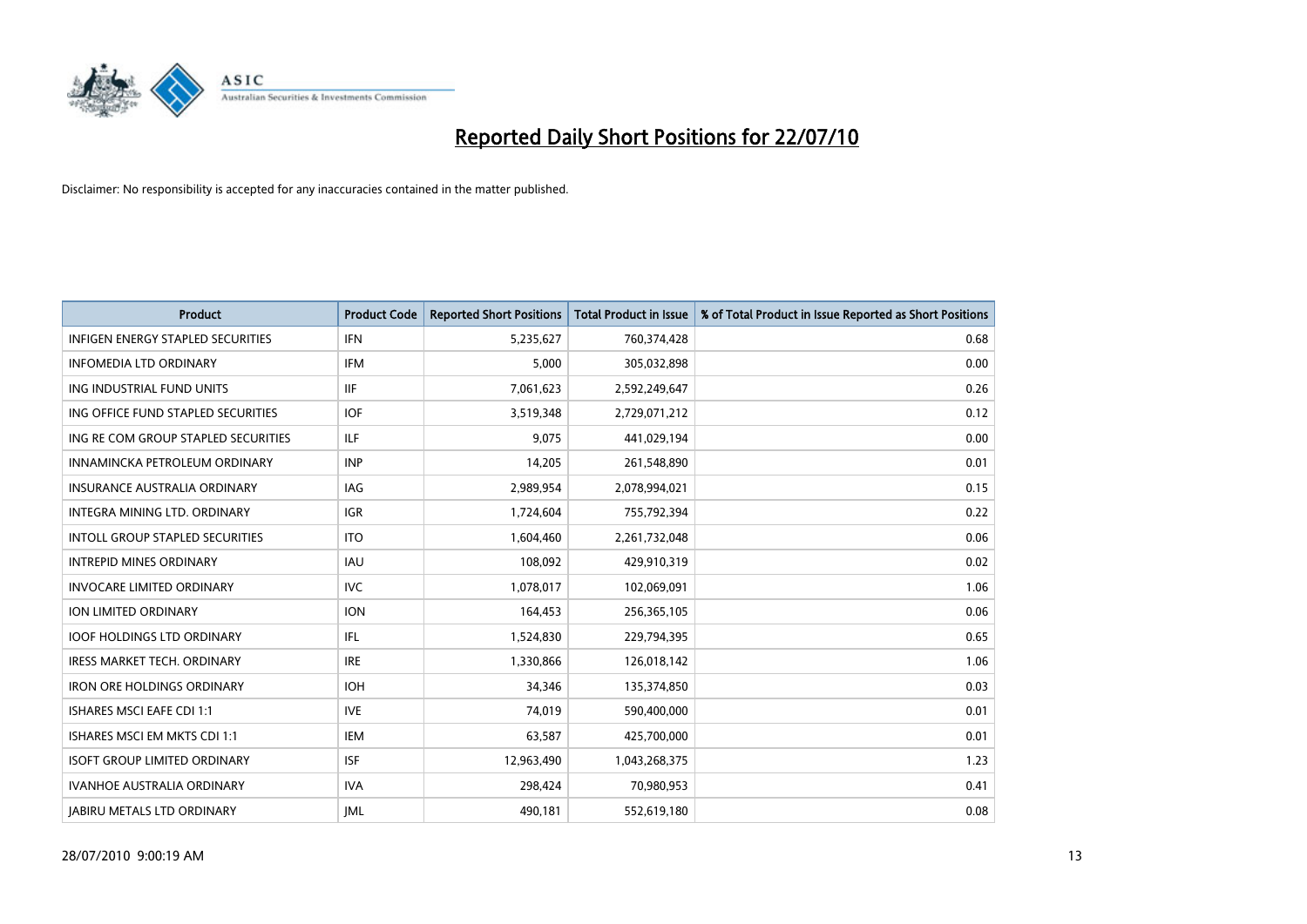

| <b>Product</b>                                  | <b>Product Code</b> | <b>Reported Short Positions</b> | <b>Total Product in Issue</b> | % of Total Product in Issue Reported as Short Positions |
|-------------------------------------------------|---------------------|---------------------------------|-------------------------------|---------------------------------------------------------|
| <b>JAMES HARDIE INDUST CHESS DEPOSITARY INT</b> | <b>IHX</b>          | 15,850,147                      | 435,438,790                   | 3.63                                                    |
| <b>JAMESON RESOURCES ORDINARY</b>               | <b>JAL</b>          | 1,600,000                       | 63,885,910                    | 2.50                                                    |
| <b>IB HI-FI LIMITED ORDINARY</b>                | <b>IBH</b>          | 3,992,239                       | 108,344,987                   | 3.71                                                    |
| KAGARA LTD ORDINARY                             | KZL                 | 4,210,874                       | 674,489,717                   | 0.62                                                    |
| KAROON GAS AUSTRALIA ORDINARY                   | <b>KAR</b>          | 148,509                         | 177,546,198                   | 0.08                                                    |
| KATHMANDU HOLD LTD ORDINARY                     | <b>KMD</b>          | 1,006,626                       | 200,000,000                   | 0.50                                                    |
| <b>KEYBRIDGE CAPITAL ORDINARY</b>               | <b>KBC</b>          | 5.999                           | 172,070,564                   | 0.00                                                    |
| KIMBERLEY METALS LTD ORDINARY                   | <b>KBL</b>          | 2,609                           | 94,490,816                    | 0.00                                                    |
| KINGSGATE CONSOLID. ORDINARY                    | <b>KCN</b>          | 346,655                         | 100,503,783                   | 0.33                                                    |
| LEIGHTON HOLDINGS ORDINARY                      | LEI                 | 3,015,195                       | 300,687,299                   | 0.98                                                    |
| LEND LEASE GROUP UNIT/ORD STAPLED               | LLC                 | 571,014                         | 565,558,754                   | 0.09                                                    |
| LIHIR GOLD LIMITED. ORDINARY                    | LGL                 | 24,618,563                      | 2,368,729,935                 | 1.01                                                    |
| LINC ENERGY LTD ORDINARY                        | <b>LNC</b>          | 3,649,416                       | 489,093,470                   | 0.74                                                    |
| LIQUEFIED NATURAL ORDINARY                      | <b>LNG</b>          | 49,738                          | 213,339,015                   | 0.03                                                    |
| LYNAS CORPORATION ORDINARY                      | <b>LYC</b>          | 11,389,800                      | 1,655,499,093                 | 0.68                                                    |
| MAC SERVICES (THE) ORDINARY                     | <b>MSL</b>          | 93,325                          | 165,966,692                   | 0.05                                                    |
| MACARTHUR COAL ORDINARY                         | <b>MCC</b>          | 747,073                         | 254,333,109                   | 0.29                                                    |
| <b>MACMAHON HOLDINGS ORDINARY</b>               | <b>MAH</b>          | 8,146,916                       | 733,711,705                   | 1.10                                                    |
| MACO ATLAS ROADS GRP ORDINARY STAPLED           | <b>MOA</b>          | 346,345                         | 452,345,907                   | 0.08                                                    |
| MACQUARIE GROUP LTD ORDINARY                    | <b>MOG</b>          | 6,677,085                       | 345,486,682                   | 1.93                                                    |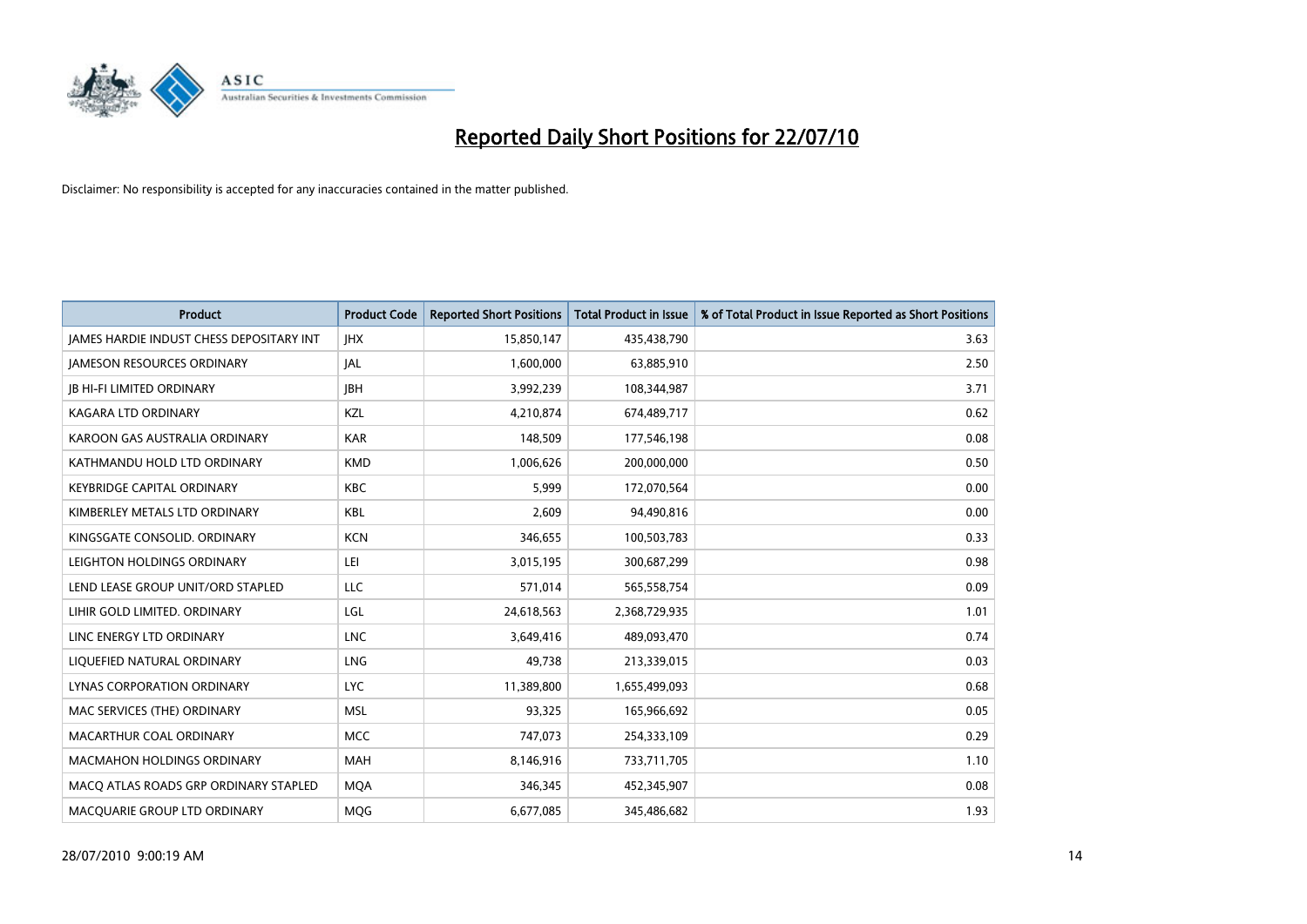

| <b>Product</b>                   | <b>Product Code</b> | <b>Reported Short Positions</b> | <b>Total Product in Issue</b> | % of Total Product in Issue Reported as Short Positions |
|----------------------------------|---------------------|---------------------------------|-------------------------------|---------------------------------------------------------|
| <b>MANTRA RESOURCES ORDINARY</b> | <b>MRU</b>          | 41.079                          | 130,229,188                   | 0.03                                                    |
| MAP GROUP STAPLED US PROHIBIT.   | <b>MAP</b>          | 4,970,793                       | 1,861,210,782                 | 0.26                                                    |
| <b>MARION ENERGY ORDINARY</b>    | <b>MAE</b>          | 374.994                         | 429,822,043                   | 0.09                                                    |
| MCPHERSON'S LTD ORDINARY         | <b>MCP</b>          | 9,346                           | 71,651,758                    | 0.01                                                    |
| MEDUSA MINING LTD ORDINARY       | <b>MML</b>          | 15,615                          | 187,584,911                   | 0.00                                                    |
| MELBOURNE IT LIMITED ORDINARY    | <b>MLB</b>          | 167,828                         | 79,569,967                    | 0.21                                                    |
| MEO AUSTRALIA LTD ORDINARY       | <b>MEO</b>          | 438,160                         | 477,220,955                   | 0.08                                                    |
| <b>MERMAID MARINE ORDINARY</b>   | <b>MRM</b>          | 372,964                         | 186,844,825                   | 0.19                                                    |
| METALS X LIMITED ORDINARY        | <b>MLX</b>          | 326,940                         | 1,365,661,782                 | 0.03                                                    |
| METCASH LIMITED ORDINARY         | <b>MTS</b>          | 19,288,800                      | 765,675,951                   | 2.51                                                    |
| METGASCO LIMITED ORDINARY        | <b>MEL</b>          | 293,557                         | 249,006,674                   | 0.11                                                    |
| MICLYN EXP OFFSHR ORDINARY       | <b>MIO</b>          | 199,999                         | 271,700,000                   | 0.07                                                    |
| MINARA RESOURCES ORDINARY        | <b>MRE</b>          | 4,962,949                       | 1,167,783,517                 | 0.42                                                    |
| MINCOR RESOURCES NL ORDINARY     | <b>MCR</b>          | 2,097,455                       | 200,184,686                   | 1.05                                                    |
| MINERAL DEPOSITS ORDINARY        | <b>MDL</b>          | 1,199,964                       | 580,576,525                   | 0.19                                                    |
| MINERAL RESOURCES, ORDINARY      | <b>MIN</b>          | 305,076                         | 161,595,150                   | 0.18                                                    |
| MIRABELA NICKEL LTD ORDINARY     | <b>MBN</b>          | 9,751,719                       | 367, 162, 725                 | 2.65                                                    |
| MIRVAC GROUP STAPLED SECURITIES  | <b>MGR</b>          | 4,182,820                       | 3,266,304,329                 | 0.13                                                    |
| MITCHELL COMMUNITCA, ORDINARY    | <b>MCU</b>          | 60,055                          | 301,761,208                   | 0.02                                                    |
| MOLOPO ENERGY LTD ORDINARY       | <b>MPO</b>          | 235,499                         | 250,665,548                   | 0.10                                                    |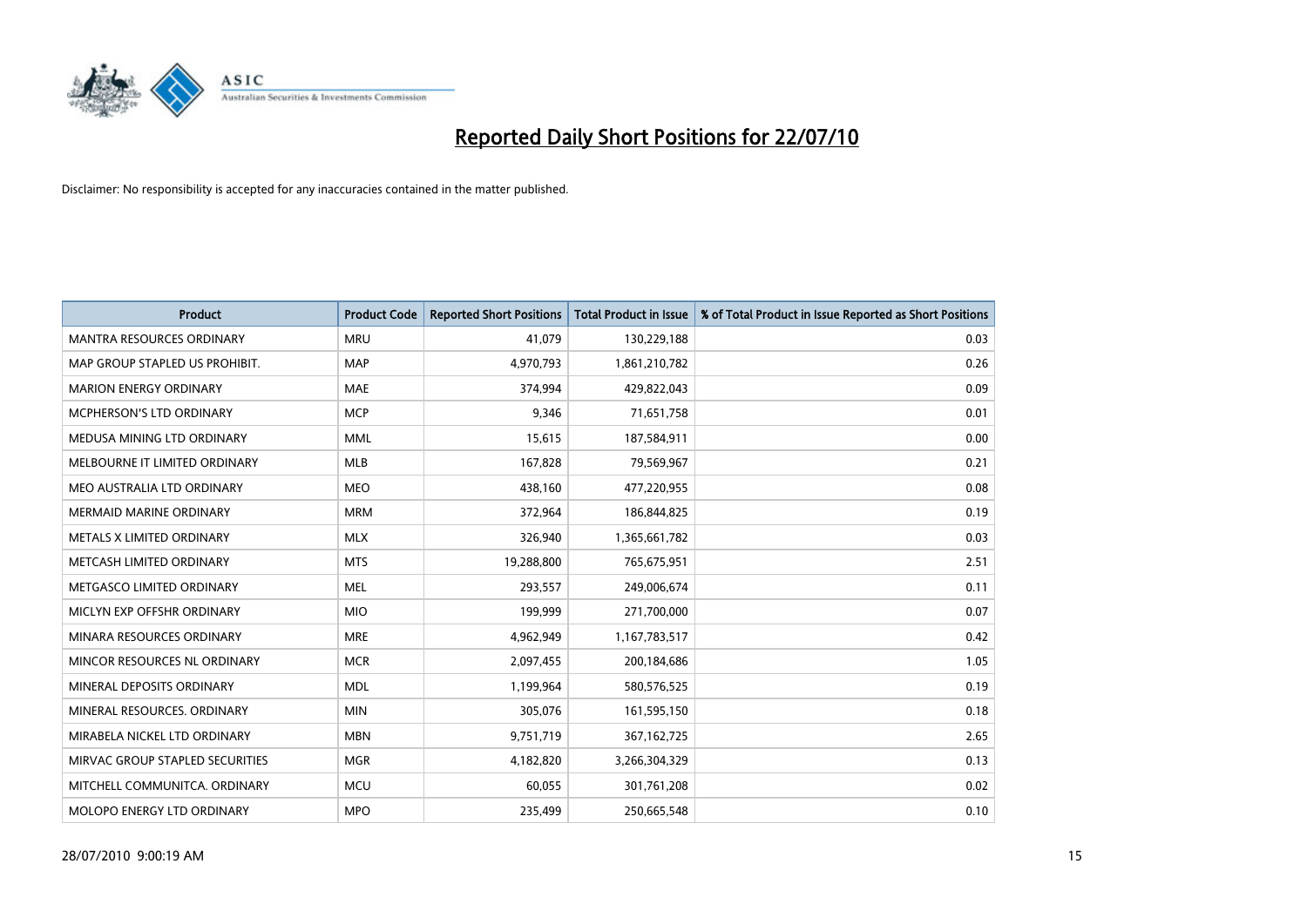

| <b>Product</b>                    | <b>Product Code</b> | <b>Reported Short Positions</b> | <b>Total Product in Issue</b> | % of Total Product in Issue Reported as Short Positions |
|-----------------------------------|---------------------|---------------------------------|-------------------------------|---------------------------------------------------------|
| MOLY MINES LIMITED ORDINARY       | <b>MOL</b>          | 260,063                         | 363,916,323                   | 0.08                                                    |
| MONADELPHOUS GROUP ORDINARY       | <b>MND</b>          | 1,132,258                       | 86,459,327                    | 1.30                                                    |
| MORTGAGE CHOICE LTD ORDINARY      | <b>MOC</b>          | 13,879                          | 119,617,705                   | 0.01                                                    |
| MOSAIC OIL NL ORDINARY            | <b>MOS</b>          | 41,742                          | 821,710,775                   | 0.01                                                    |
| <b>MOUNT GIBSON IRON ORDINARY</b> | <b>MGX</b>          | 4,835,967                       | 1,079,570,693                 | 0.46                                                    |
| MURCHISON METALS LTD ORDINARY     | <b>MMX</b>          | 3,504,496                       | 435,384,268                   | 0.78                                                    |
| MYER HOLDINGS LTD ORDINARY        | <b>MYR</b>          | 11,229,389                      | 581,517,884                   | 1.91                                                    |
| MYSTATE LIMITED ORDINARY          | <b>MYS</b>          | 1,400                           | 67,411,055                    | 0.00                                                    |
| NATIONAL AUST, BANK ORDINARY      | <b>NAB</b>          | 13,236,482                      | 2,133,245,479                 | 0.62                                                    |
| NATURAL FUEL LIMITED ORDINARY     | <b>NFL</b>          | $\mathbf{1}$                    | 506,612,127                   | 0.00                                                    |
| NAVITAS LIMITED ORDINARY          | <b>NVT</b>          | 1,269,181                       | 342,361,526                   | 0.37                                                    |
| NEPTUNE MARINE ORDINARY           | <b>NMS</b>          | 1,043,851                       | 429,842,672                   | 0.24                                                    |
| NEW HOPE CORPORATION ORDINARY     | <b>NHC</b>          | 416,480                         | 827,730,549                   | 0.04                                                    |
| NEWCREST MINING ORDINARY          | <b>NCM</b>          | 30,230,593                      | 483,499,363                   | 6.23                                                    |
| NEWS CORP A NON-VOTING CDI        | <b>NWSLV</b>        | 562,907                         | 1,824,471,392                 | 0.02                                                    |
| NEWS CORP B VOTING CDI            | <b>NWS</b>          | 7,486,877                       | 798,520,953                   | 0.93                                                    |
| NEXBIS LIMITED ORDINARY           | <b>NBS</b>          | 63,733                          | 498,972,940                   | 0.01                                                    |
| NEXUS ENERGY LIMITED ORDINARY     | <b>NXS</b>          | 10,308,801                      | 958,061,849                   | 1.07                                                    |
| NIB HOLDINGS LIMITED ORDINARY     | <b>NHF</b>          | 639,647                         | 495,431,427                   | 0.13                                                    |
| NICK SCALI LIMITED ORDINARY       | <b>NCK</b>          | 35,846                          | 81,000,000                    | 0.04                                                    |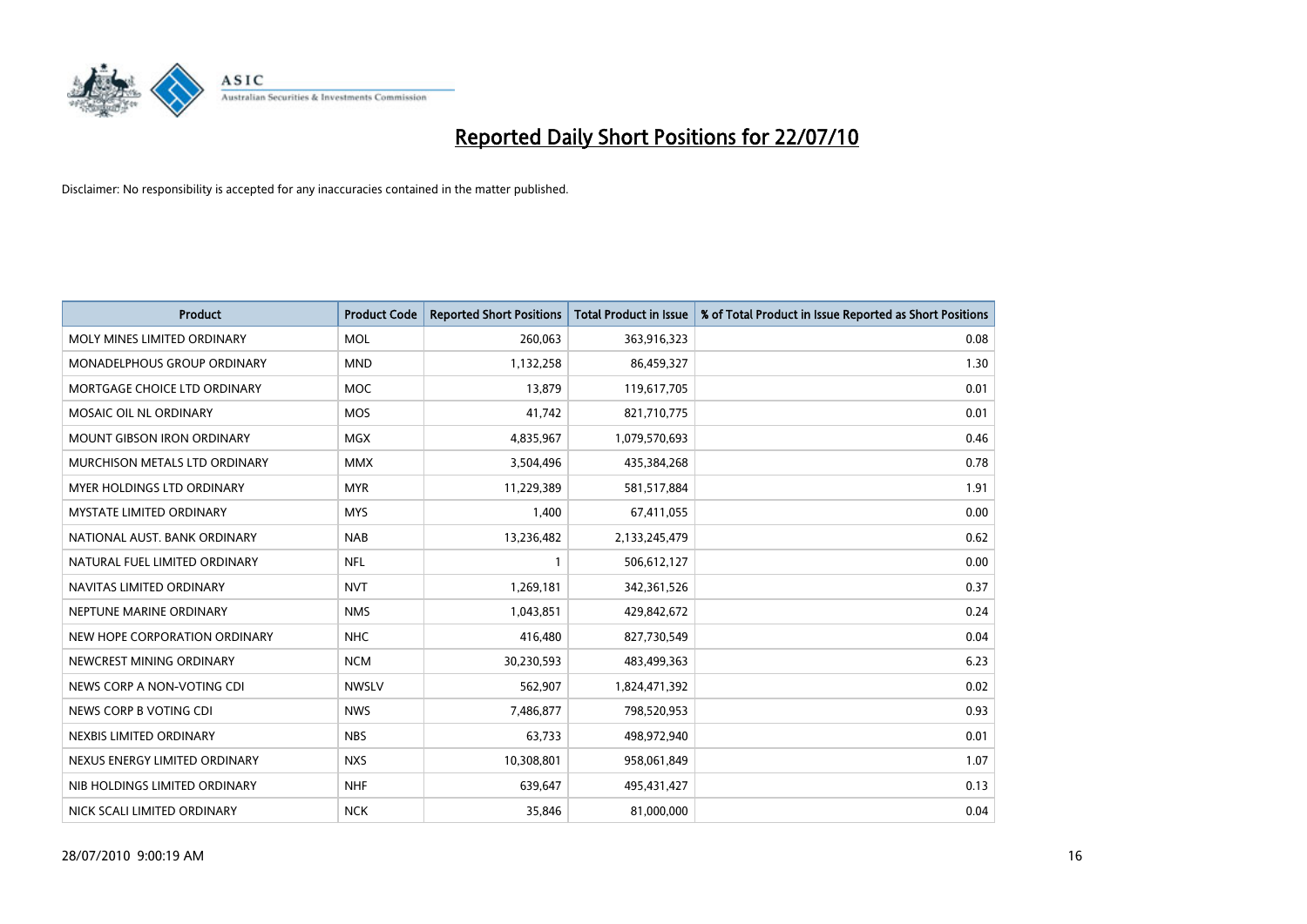

| <b>Product</b>                        | <b>Product Code</b> | <b>Reported Short Positions</b> | <b>Total Product in Issue</b> | % of Total Product in Issue Reported as Short Positions |
|---------------------------------------|---------------------|---------------------------------|-------------------------------|---------------------------------------------------------|
| NIDO PETROLEUM ORDINARY               | <b>NDO</b>          | 14,333,131                      | 1,080,658,378                 | 1.32                                                    |
| NORTHERN CREST ORDINARY               | <b>NOC</b>          | 24,345                          | 116,074,781                   | 0.02                                                    |
| NORTHERN IRON LTD ORDINARY            | <b>NFE</b>          | 786,795                         | 292,204,786                   | 0.26                                                    |
| NRW HOLDINGS LIMITED ORDINARY         | <b>NWH</b>          | 429,843                         | 251,223,000                   | 0.17                                                    |
| NUFARM LIMITED ORDINARY               | <b>NUF</b>          | 2,152,862                       | 261,775,731                   | 0.83                                                    |
| NUPLEX INDUSTRIES ORDINARY            | <b>NPX</b>          | 17,542                          | 192,232,926                   | 0.01                                                    |
| OAKTON LIMITED ORDINARY               | <b>OKN</b>          | 527,237                         | 91,987,235                    | 0.57                                                    |
| OCEANAGOLD CORP. CHESS DEPOSITARY INT | <b>OGC</b>          | 447,462                         | 228,198,170                   | 0.20                                                    |
| OCEANIA CAPITAL LTD ORDINARY          | <b>OCP</b>          | 2,500                           | 91,921,295                    | 0.00                                                    |
| OIL SEARCH LTD ORDINARY               | <b>OSH</b>          | 6,675,154                       | 1,308,279,222                 | 0.45                                                    |
| OM HOLDINGS LIMITED ORDINARY          | <b>OMH</b>          | 409,063                         | 498,485,150                   | 0.07                                                    |
| <b>ONESTEEL LIMITED ORDINARY</b>      | OST                 | 1,980,261                       | 1,331,583,166                 | 0.15                                                    |
| ORICA LIMITED ORDINARY                | ORI                 | 1,969,817                       | 362,100,430                   | 0.55                                                    |
| ORIGIN ENERGY ORDINARY                | ORG                 | 3,114,414                       | 880,668,872                   | 0.34                                                    |
| OTTO ENERGY LIMITED ORDINARY          | <b>OEL</b>          | 109,204                         | 1,134,540,071                 | 0.01                                                    |
| OZ MINERALS ORDINARY                  | OZL                 | 65,116,312                      | 3,121,339,730                 | 2.07                                                    |
| PACIFIC BRANDS ORDINARY               | PBG                 | 5,325,721                       | 931,386,248                   | 0.57                                                    |
| PALADIN ENERGY LTD ORDINARY           | <b>PDN</b>          | 19,622,737                      | 717,142,802                   | 2.74                                                    |
| PAN PACIFIC PETROL. ORDINARY          | PPP                 | 21,527                          | 588,612,110                   | 0.00                                                    |
| PANAUST LIMITED ORDINARY              | <b>PNA</b>          | 11,642,571                      | 2,953,925,939                 | 0.39                                                    |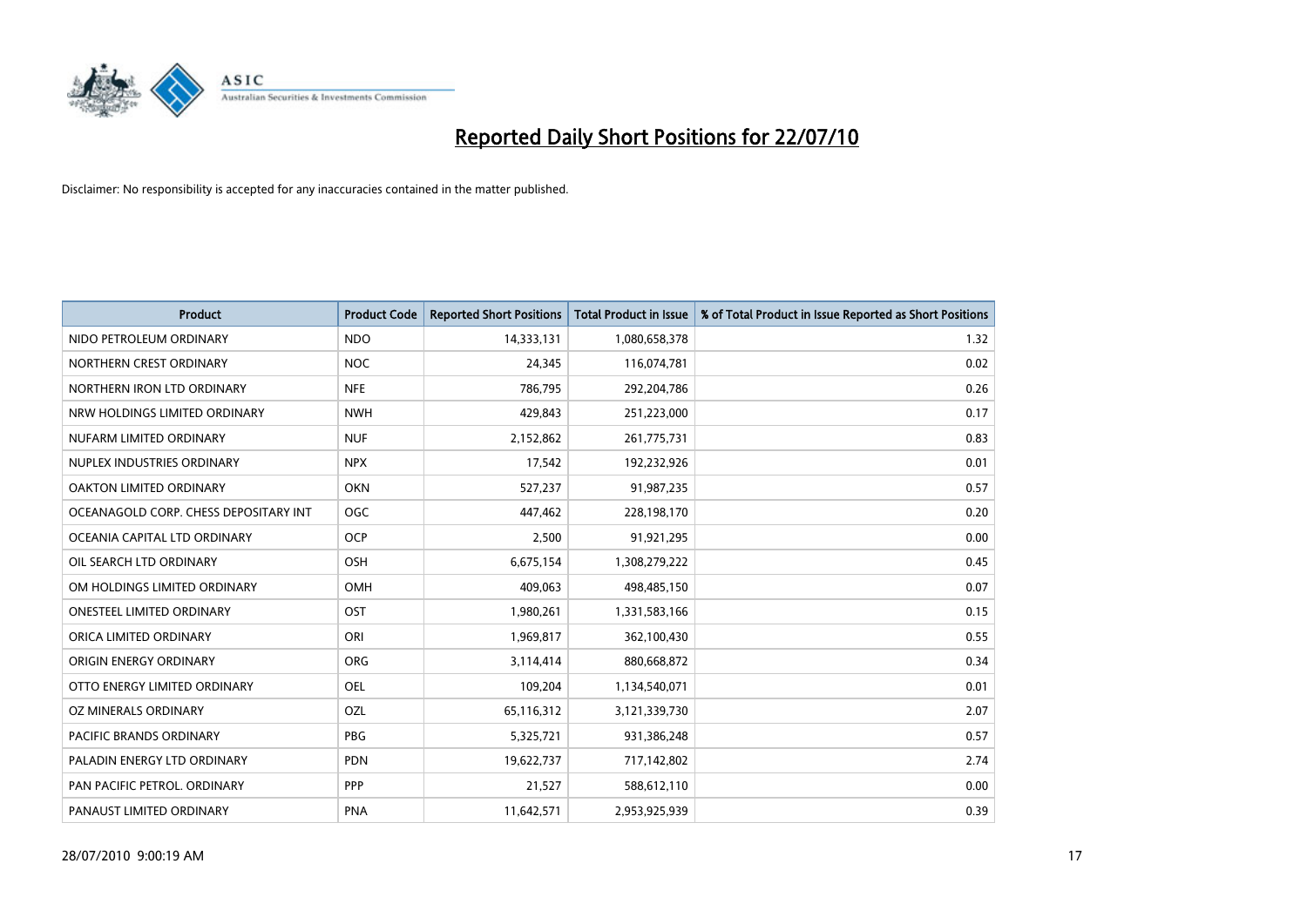

| <b>Product</b>                       | <b>Product Code</b> | <b>Reported Short Positions</b> | <b>Total Product in Issue</b> | % of Total Product in Issue Reported as Short Positions |
|--------------------------------------|---------------------|---------------------------------|-------------------------------|---------------------------------------------------------|
| PANORAMIC RESOURCES ORDINARY         | PAN                 | 80,554                          | 205,262,842                   | 0.03                                                    |
| PAPERLINX LIMITED ORDINARY           | <b>PPX</b>          | 17,106,306                      | 603,580,761                   | 2.81                                                    |
| PATTIES FOODS LTD ORDINARY           | PFL                 |                                 | 138,908,853                   | 0.00                                                    |
| PEET LIMITED ORDINARY                | <b>PPC</b>          | 403,037                         | 300,681,486                   | 0.13                                                    |
| PENINSULA MINERALS ORDINARY          | <b>PEN</b>          | 5,000                           | 1,628,249,898                 | 0.00                                                    |
| PERILYA LIMITED ORDINARY             | PEM                 | 538,807                         | 526,075,563                   | 0.10                                                    |
| PERPETUAL LIMITED ORDINARY           | PPT                 | 2,225,859                       | 43,417,478                    | 5.14                                                    |
| PERSEUS MINING LTD ORDINARY          | PRU                 | 86,243                          | 419,232,088                   | 0.01                                                    |
| PETSEC ENERGY ORDINARY               | <b>PSA</b>          | 223,332                         | 231,283,622                   | 0.10                                                    |
| PHARMAXIS LTD ORDINARY               | <b>PXS</b>          | 1,345,023                       | 225,410,234                   | 0.60                                                    |
| PHOTON GROUP LTD ORDINARY            | PGA                 | 965,265                         | 187,440,645                   | 0.51                                                    |
| PIKE RIVER COAL ORDINARY             | <b>PRC</b>          | 376,320                         | 404,971,067                   | 0.09                                                    |
| PLATINUM ASSET ORDINARY              | <b>PTM</b>          | 2,991,150                       | 561,347,878                   | 0.52                                                    |
| PLATINUM AUSTRALIA ORDINARY          | PLA                 | 7,051,147                       | 321,130,521                   | 2.18                                                    |
| PLATINUM CAPITAL LTD ORDINARY        | <b>PMC</b>          |                                 | 162,258,814                   | 0.00                                                    |
| PMP LIMITED ORDINARY                 | PMP                 | 1,320,120                       | 335,348,483                   | 0.39                                                    |
| PORT BOUVARD LIMITED ORDINARY        | PBD                 | 6,754                           | 593,868,294                   | 0.00                                                    |
| PREMIER INVESTMENTS ORDINARY         | <b>PMV</b>          | 69,865                          | 155,030,045                   | 0.04                                                    |
| PRIMARY HEALTH CARE ORDINARY         | <b>PRY</b>          | 6,421,736                       | 491,428,342                   | 1.30                                                    |
| PRIME INFR GROUP. STAPLED SECURITIES | PIH                 | 1,373,528                       | 351,776,795                   | 0.38                                                    |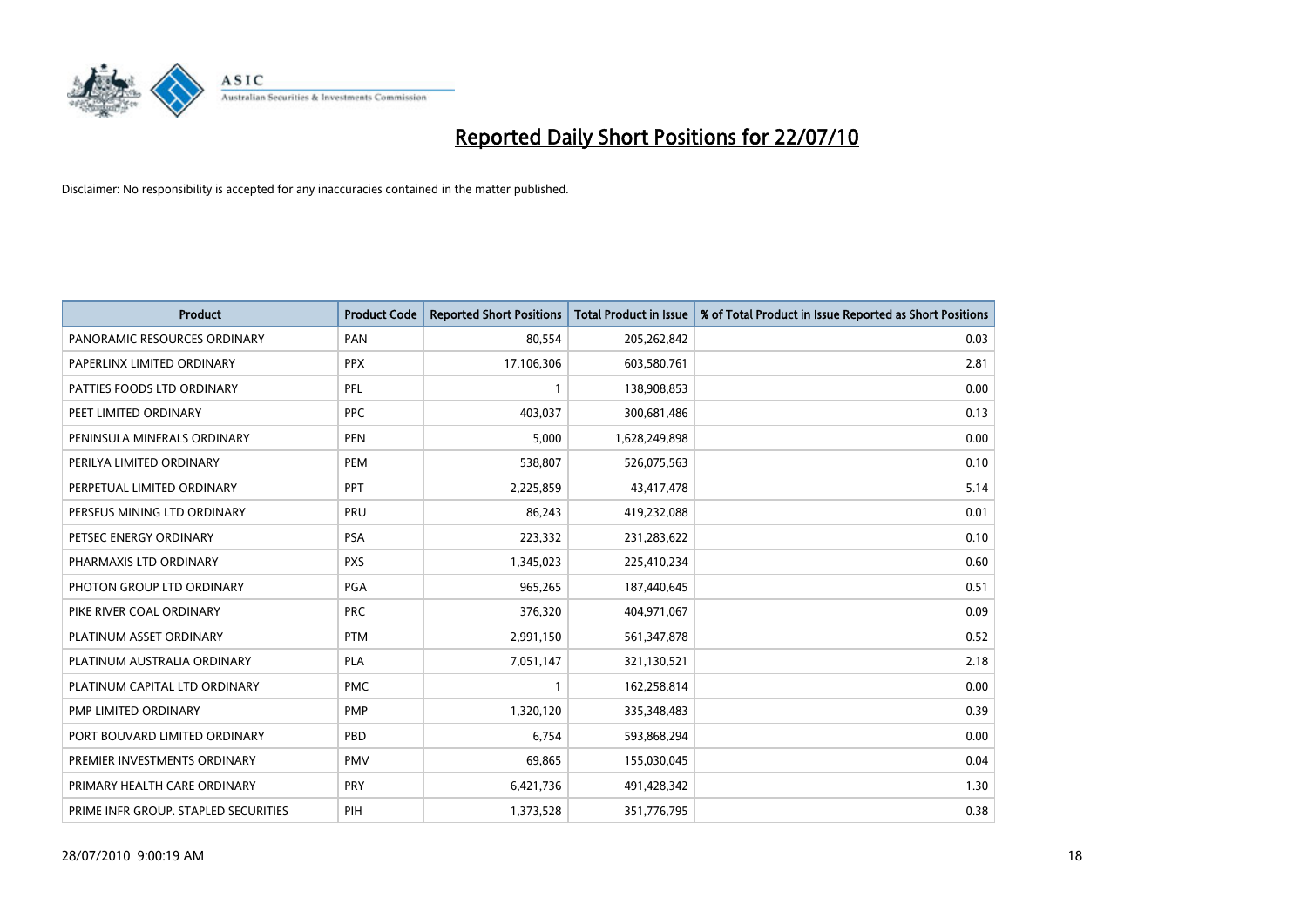

| <b>Product</b>                  | <b>Product Code</b> | <b>Reported Short Positions</b> | Total Product in Issue | % of Total Product in Issue Reported as Short Positions |
|---------------------------------|---------------------|---------------------------------|------------------------|---------------------------------------------------------|
| PRIME MEDIA GRP LTD ORDINARY    | <b>PRT</b>          | 850,002                         | 366,330,303            | 0.23                                                    |
| PRIMEAG AUSTRALIA ORDINARY      | PAG                 | 365,861                         | 150,569,976            | 0.24                                                    |
| PROGEN PHARMACEUTIC ORDINARY    | PGL                 | 151,596                         | 24,709,097             | 0.61                                                    |
| PROGRAMMED ORDINARY             | <b>PRG</b>          | 302,902                         | 118,169,908            | 0.26                                                    |
| PSIVIDA CORP CDI 1:1            | <b>PVA</b>          | 6,878                           | 7,849,757              | 0.09                                                    |
| <b>QANTAS AIRWAYS ORDINARY</b>  | QAN                 | 3,620,716                       | 2,265,123,620          | 0.16                                                    |
| OBE INSURANCE GROUP ORDINARY    | <b>OBE</b>          | 16,033,771                      | 1,035,064,820          | 1.54                                                    |
| RAMELIUS RESOURCES ORDINARY     | <b>RMS</b>          | 12,533                          | 291,200,265            | 0.00                                                    |
| RAMSAY HEALTH CARE ORDINARY     | <b>RHC</b>          | 1,553,158                       | 202,081,252            | 0.77                                                    |
| RANGE RESOURCES LTD ORDINARY    | <b>RRS</b>          | 1,100,000                       | 1,052,019,983          | 0.10                                                    |
| <b>RCR TOMLINSON ORDINARY</b>   | <b>RCR</b>          | 68,067                          | 131,860,172            | 0.05                                                    |
| <b>REA GROUP ORDINARY</b>       | <b>REA</b>          | 13,622                          | 128,439,366            | 0.01                                                    |
| RED FORK ENERGY ORDINARY        | <b>RFE</b>          | 7,696                           | 139,535,000            | 0.01                                                    |
| REDFLEX HOLDINGS ORDINARY       | <b>RDF</b>          | 26,795                          | 110,010,757            | 0.02                                                    |
| REECE AUSTRALIA LTD. ORDINARY   | <b>REH</b>          | 7,525                           | 99,600,000             | 0.01                                                    |
| REED RESOURCES LTD ORDINARY     | <b>RDR</b>          | 268,205                         | 177, 271, 768          | 0.15                                                    |
| REGIS RESOURCES ORDINARY        | <b>RRL</b>          | 112,117                         | 401,284,125            | 0.02                                                    |
| RESMED INC CDI 10:1             | <b>RMD</b>          | 870,046                         | 772,670,160            | 0.11                                                    |
| <b>RESOLUTE MINING ORDINARY</b> | <b>RSG</b>          | 436,715                         | 392,586,434            | 0.11                                                    |
| RESOURCE GENERATION ORDINARY    | <b>RES</b>          | 157,911                         | 164,412,477            | 0.10                                                    |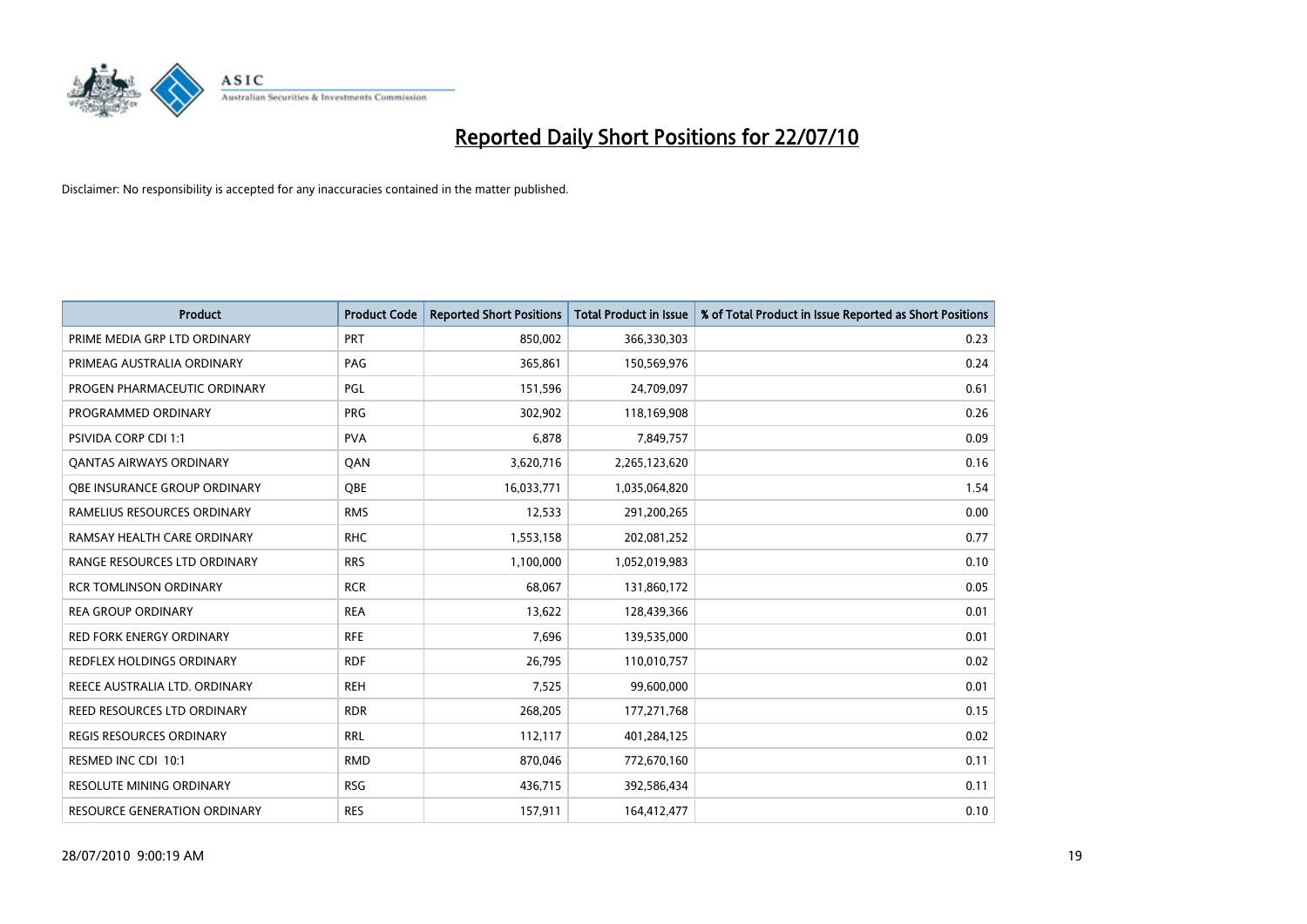

| <b>Product</b>                     | <b>Product Code</b> | <b>Reported Short Positions</b> | <b>Total Product in Issue</b> | % of Total Product in Issue Reported as Short Positions |
|------------------------------------|---------------------|---------------------------------|-------------------------------|---------------------------------------------------------|
| REVERSE CORP LIMITED ORDINARY      | <b>REF</b>          | 25,141                          | 92,382,175                    | 0.03                                                    |
| RHG LIMITED ORDINARY               | <b>RHG</b>          | 53,717                          | 317,910,688                   | 0.01                                                    |
| <b>RIDLEY CORPORATION ORDINARY</b> | <b>RIC</b>          | 174,797                         | 307,817,071                   | 0.06                                                    |
| RIO TINTO LIMITED ORDINARY         | <b>RIO</b>          | 13,783,842                      | 606,831,240                   | 2.28                                                    |
| <b>RIVERCITY MOTORWAY STAPLED</b>  | <b>RCY</b>          | 3,742,254                       | 957,010,115                   | 0.38                                                    |
| RIVERSDALE MINING ORDINARY         | <b>RIV</b>          | 1,040,128                       | 200,118,524                   | 0.49                                                    |
| ROC OIL COMPANY ORDINARY           | <b>ROC</b>          | 1,045,528                       | 713,154,560                   | 0.15                                                    |
| RURALCO HOLDINGS ORDINARY          | <b>RHL</b>          | 6,863                           | 55,019,284                    | 0.01                                                    |
| SAI GLOBAL LIMITED ORDINARY        | SAI                 | 56,049                          | 159,602,639                   | 0.03                                                    |
| SALMAT LIMITED ORDINARY            | <b>SLM</b>          | 99,116                          | 159,131,983                   | 0.06                                                    |
| SANDFIRE RESOURCES ORDINARY        | <b>SFR</b>          | 76,491                          | 131,084,760                   | 0.05                                                    |
| <b>SANTOS LTD ORDINARY</b>         | <b>STO</b>          | 3,792,289                       | 832,561,323                   | 0.44                                                    |
| SEDGMAN LIMITED ORDINARY           | <b>SDM</b>          | 154,802                         | 205,986,681                   | 0.07                                                    |
| SEEK LIMITED ORDINARY              | <b>SEK</b>          | 4,514,941                       | 336,584,488                   | 1.32                                                    |
| SENETAS CORPORATION ORDINARY       | <b>SEN</b>          | 756,999                         | 461,522,263                   | 0.16                                                    |
| SERVCORP LIMITED ORDINARY          | SRV                 | 714,549                         | 98,440,807                    | 0.72                                                    |
| SERVICE STREAM ORDINARY            | <b>SSM</b>          | 344,663                         | 283,418,867                   | 0.12                                                    |
| SEVEN GROUP HOLDINGS ORDINARY      | <b>SVW</b>          | 504,842                         | 305,410,281                   | 0.16                                                    |
| SIGMA PHARMACEUTICAL ORDINARY      | <b>SIP</b>          | 10,945,127                      | 1,178,626,572                 | 0.91                                                    |
| SILEX SYSTEMS ORDINARY             | <b>SLX</b>          | 245,055                         | 149,296,747                   | 0.16                                                    |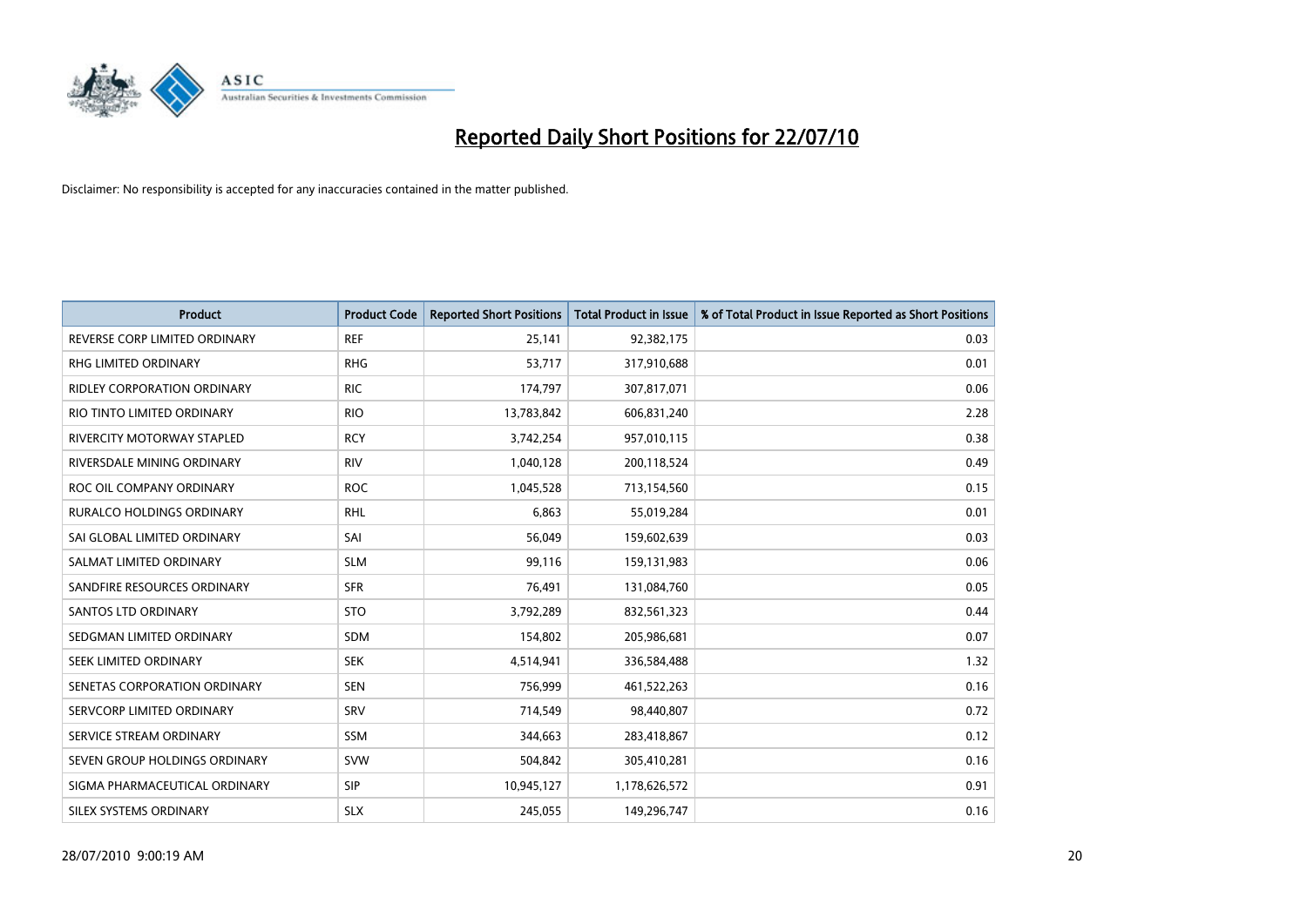

| <b>Product</b>                           | <b>Product Code</b> | <b>Reported Short Positions</b> | <b>Total Product in Issue</b> | % of Total Product in Issue Reported as Short Positions |
|------------------------------------------|---------------------|---------------------------------|-------------------------------|---------------------------------------------------------|
| SILVER LAKE RESOURCE ORDINARY            | <b>SLR</b>          | 139,555                         | 178,757,838                   | 0.08                                                    |
| SIMS METAL MGMT LTD ORDINARY             | <b>SGM</b>          | 1,728,283                       | 203,891,295                   | 0.84                                                    |
| SINGAPORE TELECOMM. CHESS DEPOSITARY INT | SGT                 | 5,170,592                       | 440,346,022                   | 1.18                                                    |
| SKILLED GROUP LTD ORDINARY               | <b>SKE</b>          | 245,620                         | 190,738,408                   | 0.13                                                    |
| SKY CITY ENTERTAIN, ORDINARY             | <b>SKC</b>          | 7,226,602                       | 575,114,687                   | 1.26                                                    |
| <b>SKY NETWORK ORDINARY</b>              | <b>SKT</b>          | 648.650                         | 389,139,785                   | 0.17                                                    |
| SMS MANAGEMENT, ORDINARY                 | <b>SMX</b>          | 3,381                           | 66,781,500                    | 0.01                                                    |
| SONIC HEALTHCARE ORDINARY                | <b>SHL</b>          | 2,601,689                       | 388,429,875                   | 0.67                                                    |
| SOUL PATTINSON (W.H) ORDINARY            | SOL                 | 11,842                          | 238,640,580                   | 0.00                                                    |
| SP AUSNET STAPLED SECURITIES             | <b>SPN</b>          | 2,880,602                       | 2,748,353,504                 | 0.10                                                    |
| SPARK INFRASTRUCTURE STAPLED SECURITIES  | SKI                 | 2,675,575                       | 1,031,911,394                 | 0.25                                                    |
| SPDR 200 FUND ETF UNITS                  | <b>STW</b>          | 9,008                           | 57,528,081                    | 0.02                                                    |
| SPECIALTY FASHION ORDINARY               | <b>SFH</b>          | 1,698,047                       | 190,964,693                   | 0.89                                                    |
| SPHERE MINERALS LTD ORDINARY             | SPH                 | 75,000                          | 171,348,151                   | 0.04                                                    |
| SPOTLESS GROUP LTD ORDINARY              | <b>SPT</b>          | 1,009,355                       | 259,309,656                   | 0.38                                                    |
| ST BARBARA LIMITED ORDINARY              | SBM                 | 35,654,349                      | 1,953,168,407                 | 1.83                                                    |
| STAGING CONNECTIONS ORDINARY             | <b>STG</b>          | 2,917,189                       | 783,175,134                   | 0.37                                                    |
| STH AMERICAN COR LTD ORDINARY            | SAY                 | 9,200                           | 206,832,027                   | 0.00                                                    |
| STHN CROSS MEDIA ORDINARY                | <b>SXL</b>          | 213,823                         | 378,827,750                   | 0.05                                                    |
| STOCKLAND UNITS/ORD STAPLED              | <b>SGP</b>          | 9,789,330                       | 2,383,036,717                 | 0.40                                                    |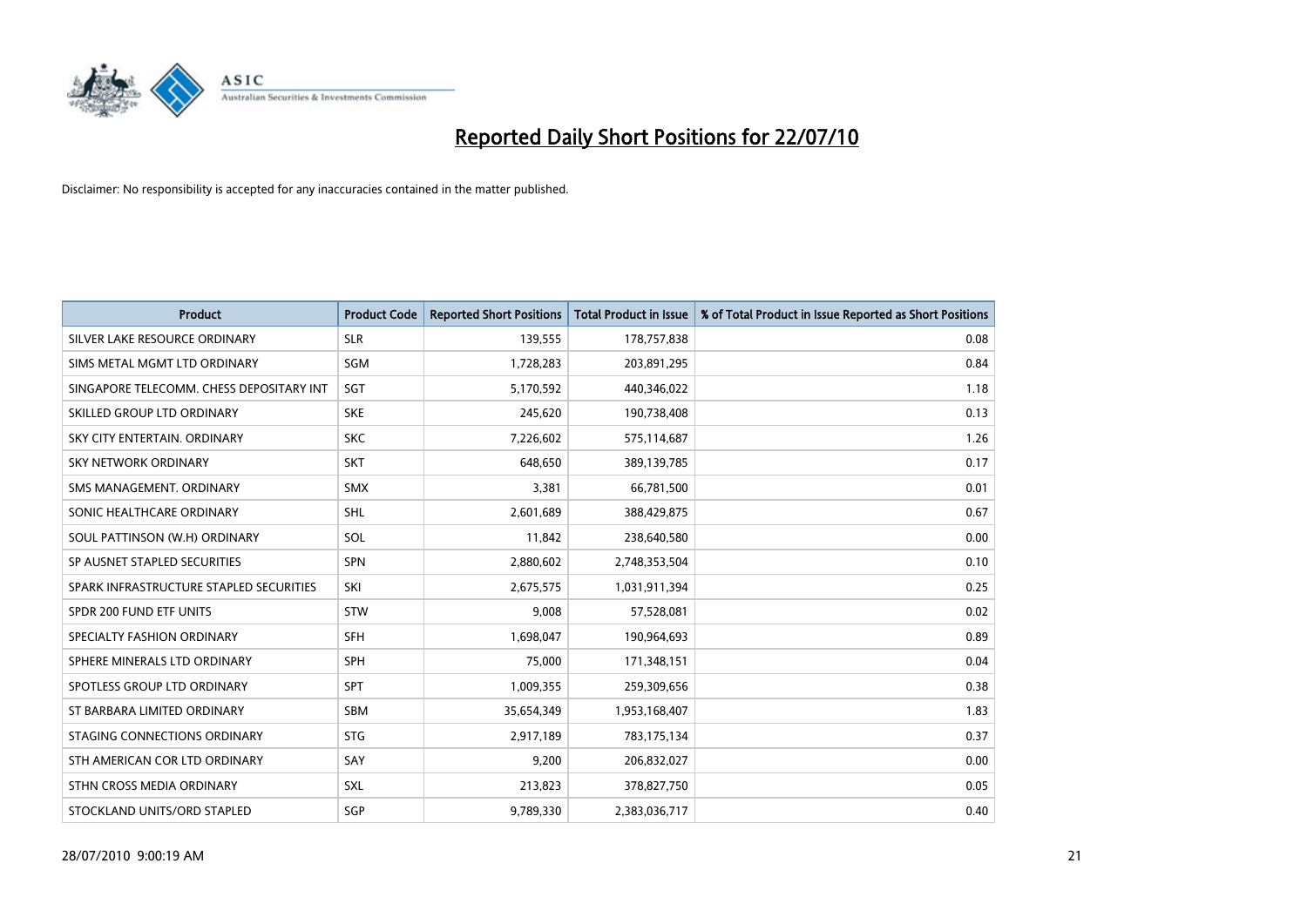

| <b>Product</b>                      | <b>Product Code</b> | <b>Reported Short Positions</b> | <b>Total Product in Issue</b> | % of Total Product in Issue Reported as Short Positions |
|-------------------------------------|---------------------|---------------------------------|-------------------------------|---------------------------------------------------------|
| STRAITS RESOURCES ORDINARY          | <b>SRL</b>          | 5,676,795                       | 255,203,613                   | 2.22                                                    |
| STW COMMUNICATIONS ORDINARY         | SGN                 | 101,653                         | 364,310,964                   | 0.02                                                    |
| SUNCORP-METWAY, ORDINARY            | <b>SUN</b>          | 8,227,463                       | 1,281,390,524                 | 0.64                                                    |
| SUNDANCE RESOURCES ORDINARY         | <b>SDL</b>          | 18,053,324                      | 2,709,995,932                 | 0.65                                                    |
| SUNLAND GROUP LTD ORDINARY          | <b>SDG</b>          | 91,403                          | 251,107,692                   | 0.03                                                    |
| SUPER CHEAP AUTO GRP ORDINARY       | <b>SUL</b>          | 406.847                         | 127,532,302                   | 0.32                                                    |
| SWICK MINING ORDINARY               | <b>SWK</b>          | 1,548                           | 236,724,970                   | 0.00                                                    |
| SYMEX HOLDINGS ORDINARY             | <b>SYM</b>          | 6,633                           | 125,037,628                   | 0.01                                                    |
| TABCORP HOLDINGS LTD ORDINARY       | <b>TAH</b>          | 5,140,915                       | 612,625,759                   | 0.83                                                    |
| <b>TALENT2 INTERNATION ORDINARY</b> | <b>TWO</b>          | $\overline{7}$                  | 140,567,607                   | 0.00                                                    |
| TAP OIL LIMITED ORDINARY            | <b>TAP</b>          | 15,702                          | 156,485,921                   | 0.01                                                    |
| TASSAL GROUP LIMITED ORDINARY       | <b>TGR</b>          | 3,397,237                       | 144,197,882                   | 2.34                                                    |
| TATTS GROUP LTD ORDINARY            | <b>TTS</b>          | 8,387,497                       | 1,281,937,479                 | 0.65                                                    |
| <b>TECHNOLOGY ONE ORDINARY</b>      | <b>TNE</b>          | 579                             | 300,303,455                   | 0.00                                                    |
| TELECOM CORPORATION ORDINARY        | <b>TEL</b>          | 40,867,179                      | 1,920,694,831                 | 2.13                                                    |
| TELSTRA CORPORATION. ORDINARY       | <b>TLS</b>          | 69,137,832                      | 12,443,074,357                | 0.56                                                    |
| TEN NETWORK HOLDINGS ORDINARY       | <b>TEN</b>          | 5,286,569                       | 1,045,236,720                 | 0.50                                                    |
| TFS CORPORATION LTD ORDINARY        | <b>TFC</b>          | 98,929                          | 227,360,909                   | 0.04                                                    |
| THAKRAL HOLDINGS GRP ORDINARY/UNIT  | <b>THG</b>          | 174,947                         | 584,645,014                   | 0.03                                                    |
| THE REJECT SHOP ORDINARY            | <b>TRS</b>          | 13,969                          | 26,033,570                    | 0.05                                                    |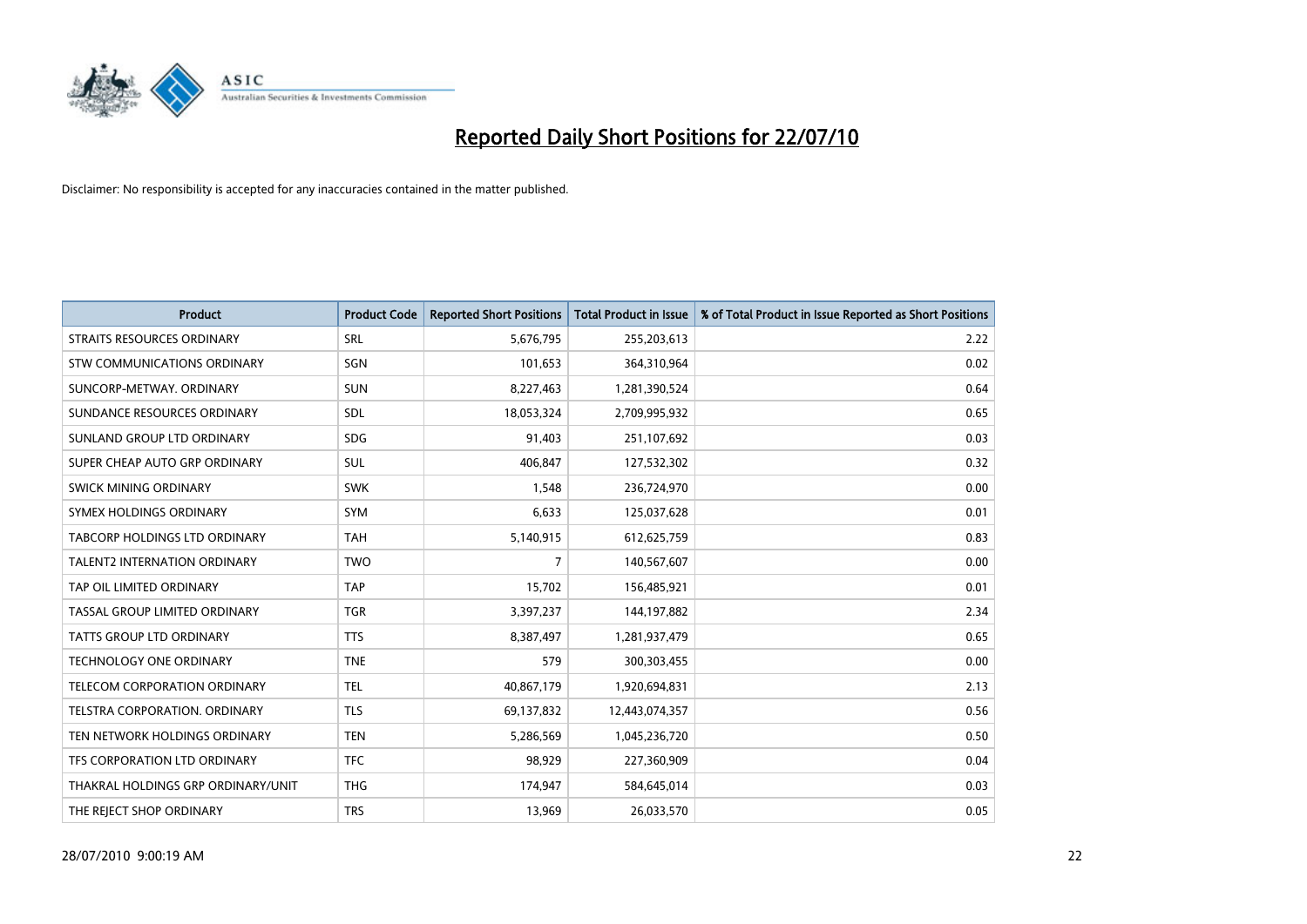

| <b>Product</b>                          | <b>Product Code</b> | <b>Reported Short Positions</b> | Total Product in Issue | % of Total Product in Issue Reported as Short Positions |
|-----------------------------------------|---------------------|---------------------------------|------------------------|---------------------------------------------------------|
| THOR MINING PLC CHESS DEPOSITARY        | <b>THR</b>          | 2,307                           | 133,236,757            | 0.00                                                    |
| THORN GROUP LIMITED ORDINARY            | <b>TGA</b>          | 2,360                           | 129,441,655            | 0.00                                                    |
| TIMBERCORP LIMITED ORDINARY             | <b>TIM</b>          | 2,753,045                       | 352,071,429            | 0.78                                                    |
| TISHMAN SPEYER UNITS                    | <b>TSO</b>          | 73,621                          | 338,440,904            | 0.01                                                    |
| TNG LIMITED ORDINARY                    | <b>TNG</b>          | 4,321                           | 258,055,076            | 0.00                                                    |
| TOLL HOLDINGS LTD ORDINARY              | <b>TOL</b>          | 9,594,000                       | 702,867,609            | 1.34                                                    |
| TORO ENERGY LIMITED ORDINARY            | <b>TOE</b>          | 35,404                          | 964,936,676            | 0.00                                                    |
| <b>TOWER AUSTRALIA ORDINARY</b>         | <b>TAL</b>          | 3,430,954                       | 415,928,881            | 0.81                                                    |
| <b>TOWER LIMITED ORDINARY</b>           | <b>TWR</b>          | 733,509                         | 260,631,787            | 0.28                                                    |
| <b>TOX FREE SOLUTIONS ORDINARY</b>      | <b>TOX</b>          | 92,797                          | 91,661,500             | 0.09                                                    |
| TPG TELECOM LIMITED ORDINARY            | <b>TPM</b>          | 276,671                         | 767,849,104            | 0.03                                                    |
| TRANSFIELD SERV INFR STAPLED SECURITIES | <b>TSI</b>          | 407,094                         | 432,184,488            | 0.09                                                    |
| TRANSFIELD SERVICES ORDINARY            | <b>TSE</b>          | 23,623                          | 414,278,904            | 0.01                                                    |
| TRANSPACIFIC INDUST. ORDINARY           | <b>TPI</b>          | 11,496,645                      | 960,638,735            | 1.17                                                    |
| TRANSURBAN GROUP TRIPLE STAPLED SEC.    | <b>TCL</b>          | 7,403,416                       | 1,414,667,986          | 0.51                                                    |
| TRINITY GROUP STAPLED SECURITIES        | <b>TCO</b>          | 3,419                           | 231,701,539            | 0.00                                                    |
| TROY RESOURCES NL ORDINARY              | <b>TRY</b>          | 92,646                          | 87,474,323             | 0.11                                                    |
| UGL LIMITED ORDINARY                    | UGL                 | 4,704,568                       | 165,928,705            | 2.82                                                    |
| UNILIFE CORPORATION CDI 6:1             | <b>UNS</b>          | 41,005                          | 237,885,984            | 0.02                                                    |
| UXC LIMITED ORDINARY                    | <b>UXC</b>          | 1,051,174                       | 295,643,019            | 0.35                                                    |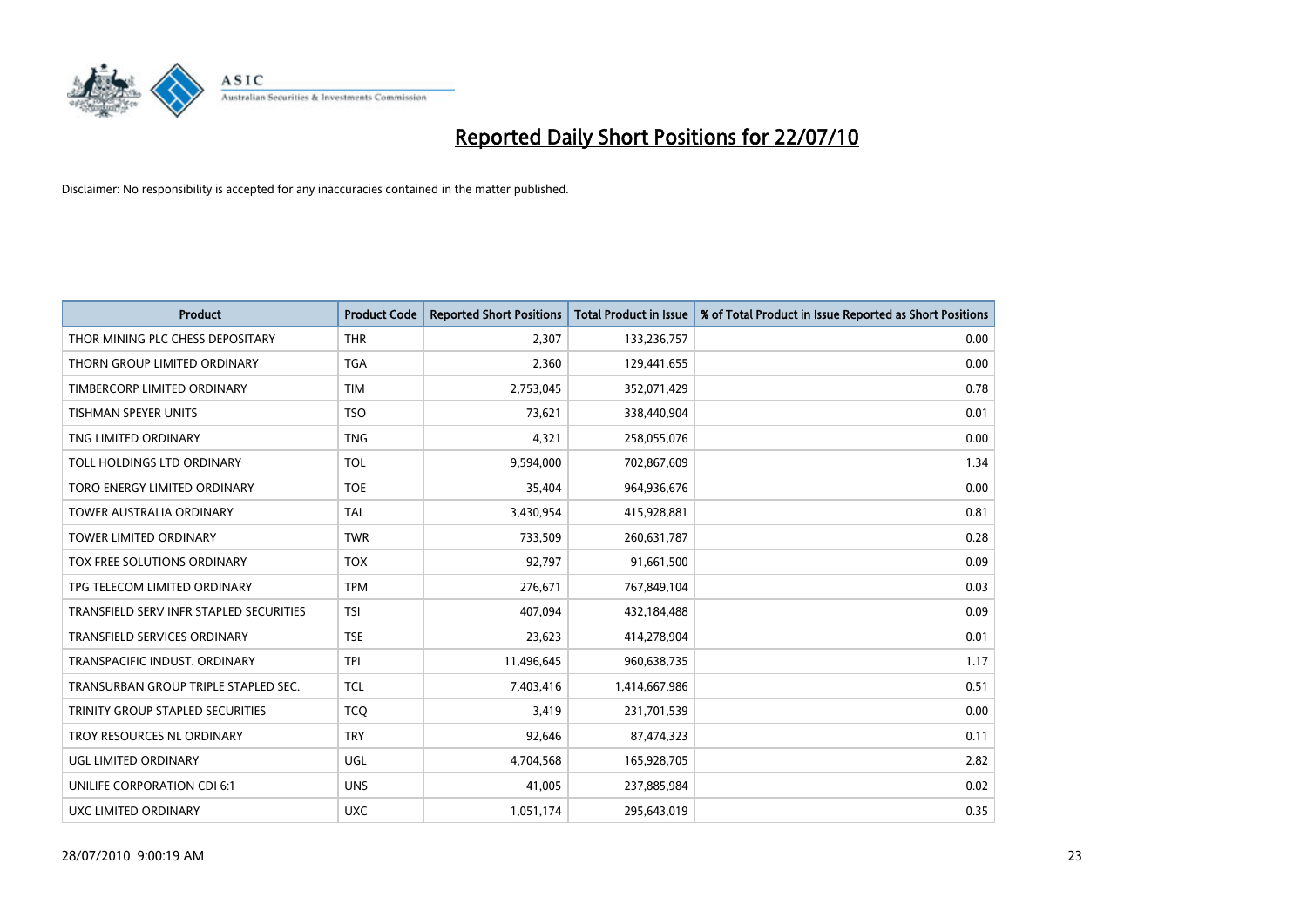

| <b>Product</b>                            | <b>Product Code</b> | <b>Reported Short Positions</b> | <b>Total Product in Issue</b> | % of Total Product in Issue Reported as Short Positions |
|-------------------------------------------|---------------------|---------------------------------|-------------------------------|---------------------------------------------------------|
| VALAD PROPERTY GROUP STAPLED US PROHIBIT. | <b>VPG</b>          | 4,454,285                       | 2,287,682,926                 | 0.20                                                    |
| <b>VDM GROUP LIMITED ORDINARY</b>         | <b>VMG</b>          | 11,116                          | 195,613,088                   | 0.01                                                    |
| <b>VENTURE MINERALS ORDINARY</b>          | <b>VMS</b>          | 6,500                           | 168, 163, 334                 | 0.00                                                    |
| <b>VILLAGE ROADSHOW LTD ORDINARY</b>      | <b>VRL</b>          | 682                             | 114,217,649                   | 0.00                                                    |
| VILLAGE ROADSHOW LTD 'A' CLASS PREFERENCE | <b>VRLPA</b>        | 48,121                          | 52,235,451                    | 0.09                                                    |
| <b>VIRGIN BLUE HOLDINGS ORDINARY</b>      | <b>VBA</b>          | 17,045,109                      | 2,209,126,568                 | 0.78                                                    |
| <b>VISION GROUP HLDGS ORDINARY</b>        | <b>VGH</b>          | 78,000                          | 72,671,765                    | 0.11                                                    |
| VITA GROUP LTD ORDINARY                   | <b>VTG</b>          | 75,190                          | 141,247,800                   | 0.05                                                    |
| VITERRA INC CDI 1:1                       | <b>VTA</b>          | 2,098                           | 68,629,939                    | 0.00                                                    |
| <b>WAREHOUSE GROUP ORDINARY</b>           | <b>WHS</b>          | 327,527                         | 311,195,868                   | 0.11                                                    |
| <b>WATPAC LIMITED ORDINARY</b>            | <b>WTP</b>          | 53,192                          | 181,326,206                   | 0.02                                                    |
| <b>WDS LIMITED ORDINARY</b>               | <b>WDS</b>          | 63,084                          | 143,107,458                   | 0.04                                                    |
| WEBJET LIMITED ORDINARY                   | <b>WEB</b>          | 89,849                          | 76,861,278                    | 0.12                                                    |
| <b>WESFARMERS LIMITED ORDINARY</b>        | <b>WES</b>          | 18,520,684                      | 1,005,167,663                 | 1.83                                                    |
| WESFARMERS LIMITED PARTIALLY PROTECTED    | <b>WESN</b>         | 3,512,417                       | 151,904,499                   | 2.30                                                    |
| WEST AUSTRALIAN NEWS ORDINARY             | <b>WAN</b>          | 6,201,793                       | 216,011,546                   | 2.87                                                    |
| WESTERN AREAS NL ORDINARY                 | <b>WSA</b>          | 6,273,951                       | 179,735,899                   | 3.48                                                    |
| WESTERN DESERT RES. ORDINARY              | <b>WDR</b>          | 948                             | 134,511,656                   | 0.00                                                    |
| WESTFIELD GROUP ORD/UNIT STAPLED SEC      | <b>WDC</b>          | 14,942,646                      | 2,307,773,663                 | 0.64                                                    |
| WESTPAC BANKING CORP ORDINARY             | <b>WBC</b>          | 18,568,501                      | 2,989,043,746                 | 0.59                                                    |